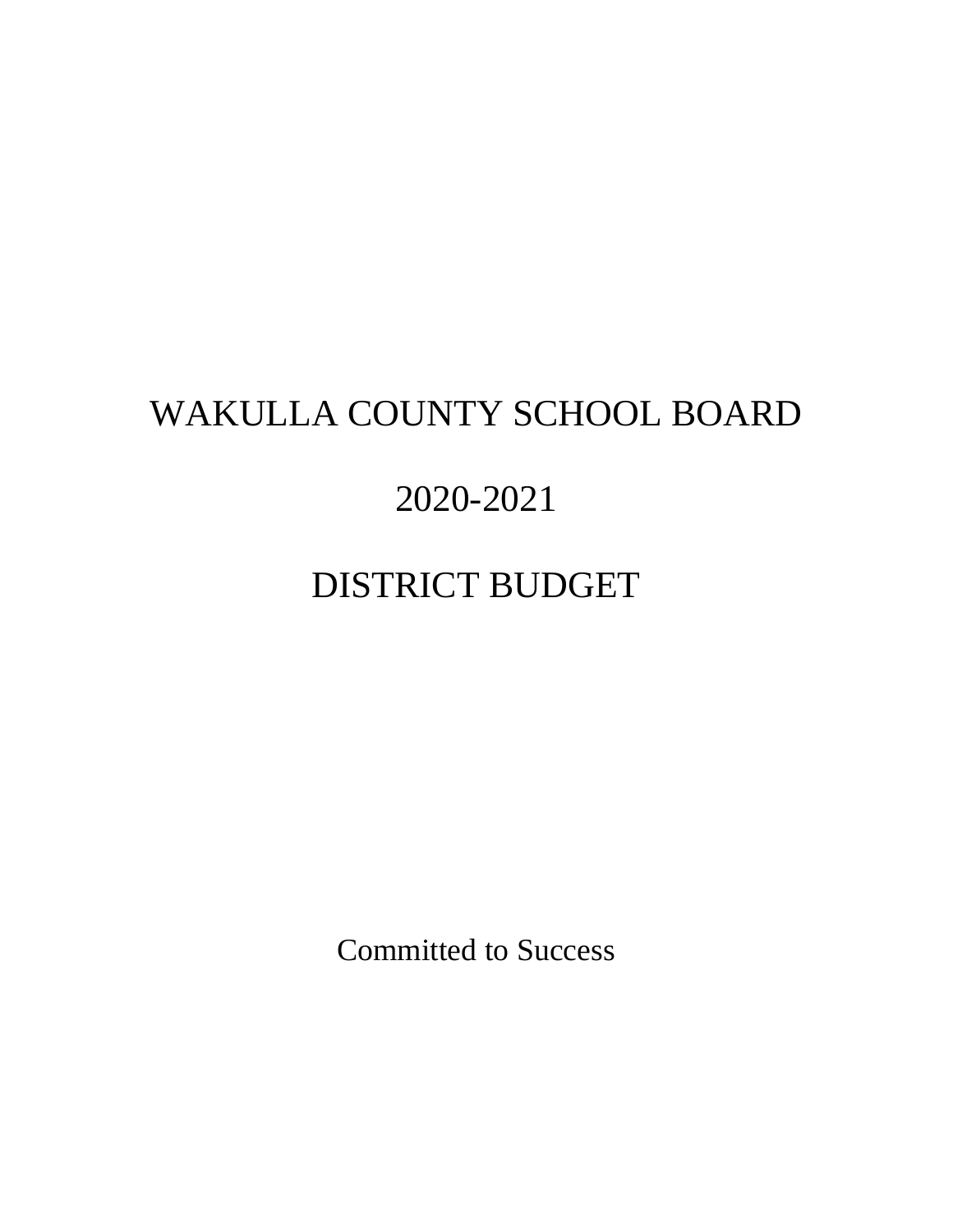## **ROBERT PEARCE**

Superintendent

### **GREGORY THOMAS**

School Board Chair District IV

## **VERNA BROCK**

School Board Member District I

### **MELISA TAYLOR**

School Board Vice Chair District II

## **JACOB LANGSTON**

School Board Member District III

### **JOANN DANIELS**

School Board Member District V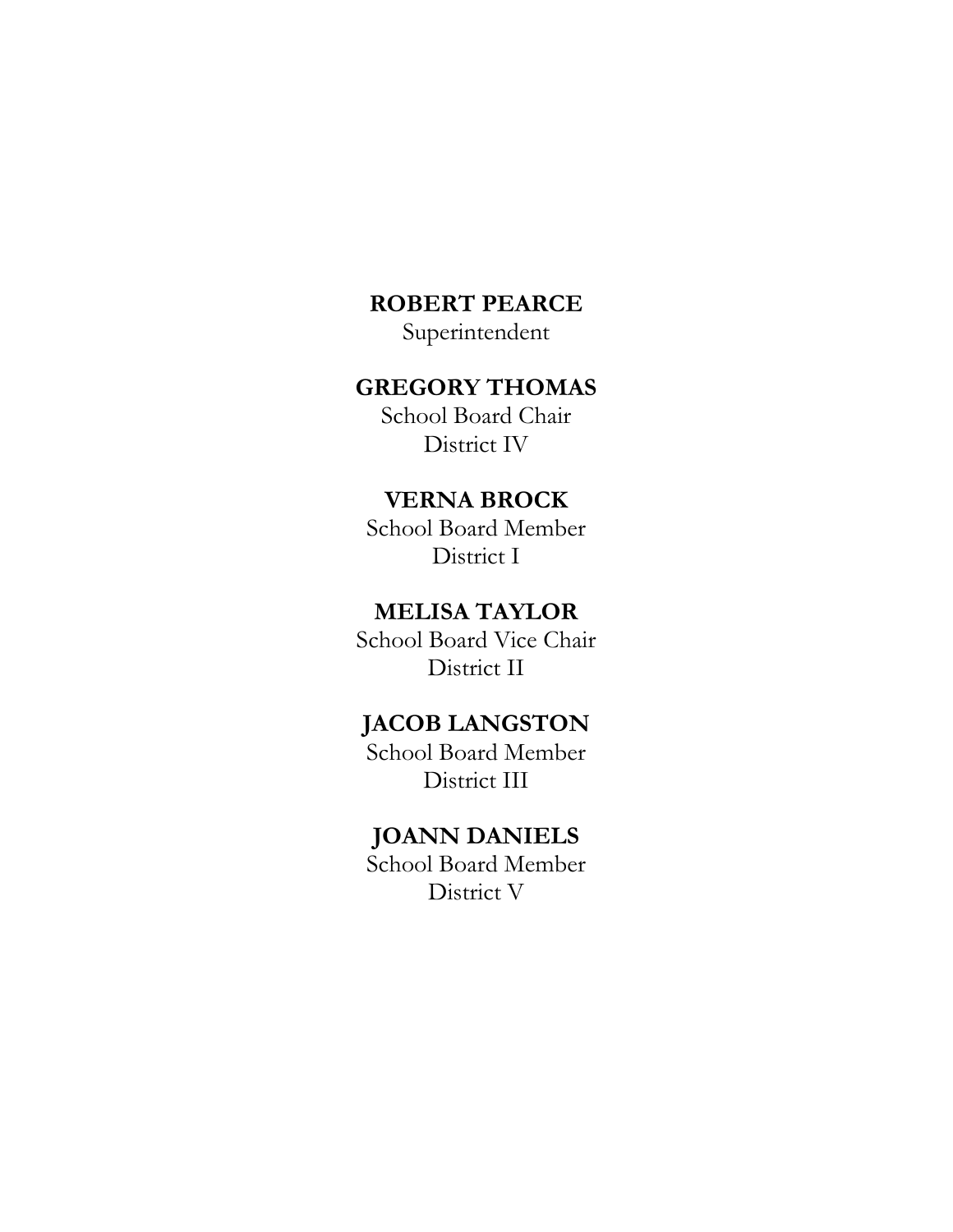#### **DISTRICT SCHOOL BOARD OF WAKULLA COUNTY DISTRICT SUMMARY BUDGET Fiscal Year 2020-21**

| SECTION I. ASSESSMENT AND MILLAGE LEVIES                               |          |                         | Page 1           |
|------------------------------------------------------------------------|----------|-------------------------|------------------|
| A. Certified Taxable Value of Property in County by Property Appraiser |          |                         | 1,582,592,452.00 |
| B. Millage Levies on Nonexempt Property:                               |          | DISTRICT MILLAGE LEVIES |                  |
|                                                                        | Nonvoted | Voted                   | Total            |
| 1. Required Local Effort                                               | 3.7310   |                         | 3.7310           |
| 2. Prior-Period Funding Adjustment Millage                             | 0.0020   |                         | 0.0020           |
| 3. Discretionary Operating                                             | 0.7480   |                         | 0.7480           |
| 4. Additional Operating                                                |          |                         |                  |
| 5. Additional Capital Improvement                                      |          |                         |                  |
| 6. Local Capital Improvement                                           | 1.5000   |                         | 1.5000           |
| 7. Discretionary Capital Improvement                                   |          |                         |                  |
| 8. Debt Service                                                        |          |                         |                  |
| <b>TOTAL MILLS</b>                                                     | 5.9810   |                         | 5.9810           |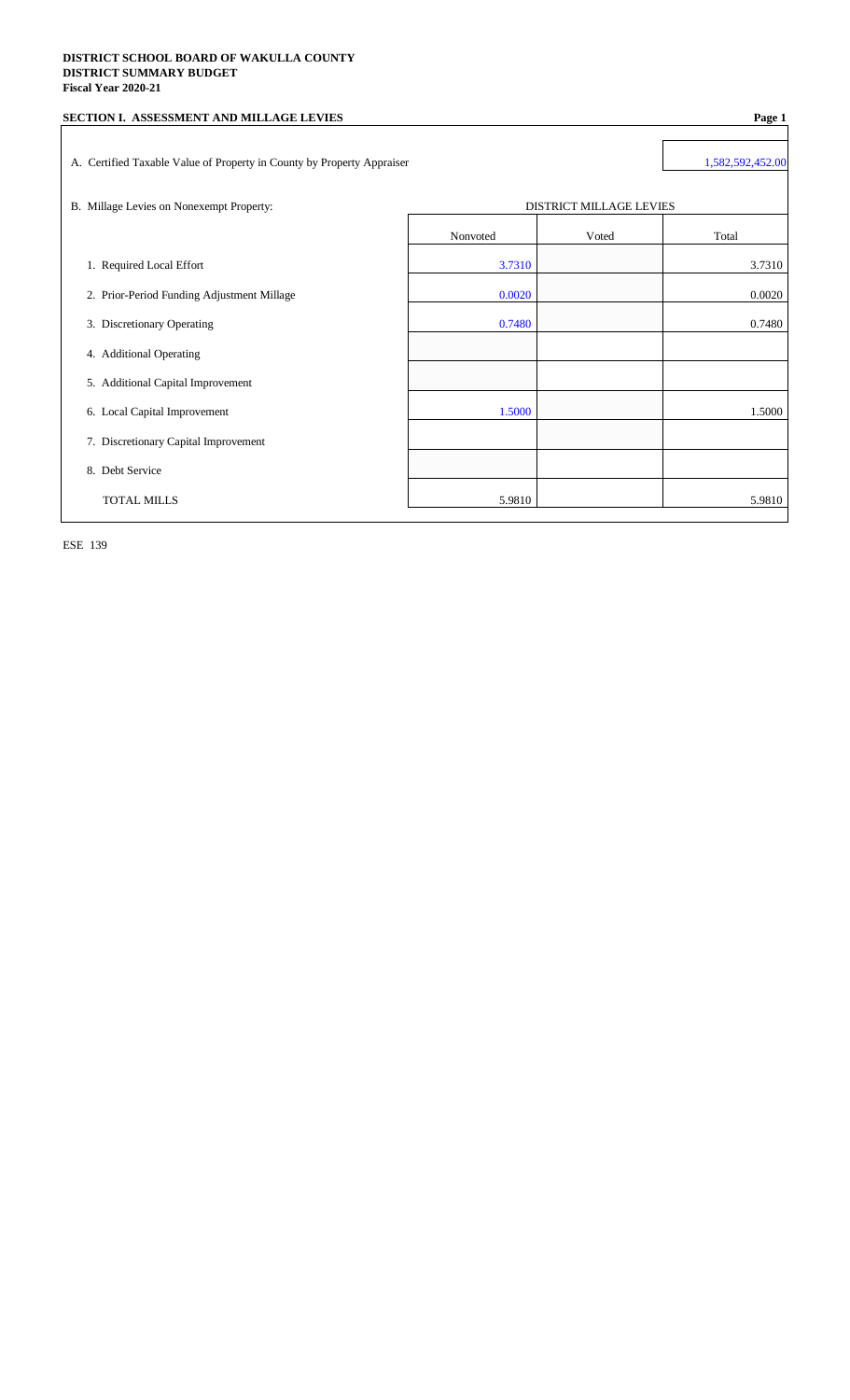| <b>SECTION II. GENERAL FUND - FUND 100</b>                                    |              | Page 2                       |
|-------------------------------------------------------------------------------|--------------|------------------------------|
|                                                                               | Account      |                              |
| <b>ESTIMATED REVENUES</b><br><b>FEDERAL:</b>                                  | Number       |                              |
| Federal Impact, Current Operations                                            | 3121         |                              |
| Reserve Officers Training Corps (ROTC)                                        | 3191         | 75,000.00                    |
| Miscellaneous Federal Direct                                                  | 3199         |                              |
| <b>Total Federal Direct</b>                                                   | 3100         | 75,000.00                    |
| FEDERAL THROUGH STATE AND LOCAL:                                              |              |                              |
| Medicaid<br><b>National Forest Funds</b>                                      | 3202<br>3255 | 80,000.00<br>110,000.00      |
| Federal Through Local                                                         | 3280         | 165,506.00                   |
| Miscellaneous Federal Through State                                           | 3299         |                              |
| Total Federal Through State and Local                                         | 3200         | 355,506.00                   |
| STATE:                                                                        |              |                              |
| Florida Education Finance Program (FEFP)                                      | 3310         | 27, 105, 237.00              |
| <b>Workforce Development</b>                                                  | 3315         | 89,546.00                    |
| Workforce Development Capitalization Incentive Grant                          | 3316         |                              |
| Workforce Education Performance Incentives<br><b>Adults With Disabilities</b> | 3317<br>3318 | 42,500.00                    |
| CO&DS Withheld for Administrative Expenditure                                 | 3323         |                              |
| Diagnostic and Learning Resources Centers                                     | 3335         |                              |
| Sales Tax Distribution (s. 212.20(6)(d)6.a., F.S.)                            | 3341         |                              |
| <b>State Forest Funds</b>                                                     | 3342         |                              |
| State License Tax                                                             | 3343         | 7,000.00                     |
| District Discretionary Lottery Funds                                          | 3344         |                              |
| <b>Class Size Reduction Operating Funds</b>                                   | 3355         | 5,443,822.00                 |
| Florida School Recognition Funds                                              | 3361         |                              |
| Voluntary Prekindergarten Program (VPK)                                       | 3371<br>3372 | 130,000.00                   |
| Preschool Projects<br><b>Reading Programs</b>                                 | 3373         |                              |
| Full-Service Schools Program                                                  | 3378         |                              |
| <b>State Through Local</b>                                                    | 3380         |                              |
| Other Miscellaneous State Revenues                                            | 3399         |                              |
| <b>Total State</b>                                                            | 3300         | 32,818,105.00                |
| LOCAL:                                                                        |              |                              |
| <b>District School Taxes</b>                                                  | 3411         | 6,807,933.00                 |
| <b>Tax Redemptions</b>                                                        | 3421         |                              |
| Payment in Lieu of Taxes<br><b>Excess Fees</b>                                | 3422         |                              |
| Tuition                                                                       | 3423<br>3424 |                              |
| Lease Revenue                                                                 | 3425         |                              |
| Investment Income                                                             | 3430         | 60,000.00                    |
| Gifts, Grants and Bequests                                                    | 3440         | 13,440.00                    |
| Interest Income - Leases                                                      | 3445         |                              |
| <b>Adult General Education Course Fees</b>                                    | 3461         | 3,500.00                     |
| Postsecondary Career Certificate and Applied Technology Diploma               | 3462         |                              |
| Continuing Workforce Education Course Fees                                    | 3463         |                              |
| <b>Capital Improvement Fees</b><br>Postsecondary Lab Fees                     | 3464<br>3465 |                              |
| <b>Lifelong Learning Fees</b>                                                 | 3466         |                              |
| <b>GED®</b> Testing Fees                                                      | 3467         |                              |
| <b>Financial Aid Fees</b>                                                     | 3468         | 4,000.00                     |
| <b>Other Student Fees</b>                                                     | 3469         | 8,500.00                     |
| Preschool Program Fees                                                        | 3471         | 12,000.00                    |
| Prekindergarten Early Intervention Fees                                       | 3472         |                              |
| School-Age Child Care Fees                                                    | 3473         |                              |
| Other Schools, Courses and Classes Fees                                       | 3479         |                              |
| Miscellaneous Local Sources                                                   | 3490         | 223,334.00                   |
| <b>Total Local</b>                                                            | 3400         | 7,132,707.00                 |
| <b>TOTAL ESTIMATED REVENUES</b>                                               |              | 40,381,318.00                |
| <b>OTHER FINANCING SOURCES:</b><br>Loans                                      | 3720         |                              |
| Sale of Capital Assets                                                        | 3730         |                              |
| <b>Loss Recoveries</b>                                                        | 3740         | 20,000.00                    |
| Transfers In:                                                                 |              |                              |
| From Debt Service Funds                                                       | 3620         |                              |
| From Capital Projects Funds                                                   | 3630         | 1,122,831.61                 |
| From Special Revenue Funds                                                    | 3640         |                              |
| From Permanent Funds                                                          | 3660         |                              |
| From Internal Service Funds                                                   | 3670         |                              |
| From Enterprise Funds                                                         | 3690         |                              |
| <b>Total Transfers In</b><br><b>TOTAL OTHER FINANCING SOURCES</b>             | 3600         | 1,122,831.61                 |
| Fund Balance, July 1, 2020                                                    | 2800         | 1,142,831.61<br>6,174,499.98 |
| <b>TOTAL ESTIMATED REVENUES, OTHER</b>                                        |              |                              |
| FINANCING SOURCES AND FUND BALANCE                                            |              | 47,698,649.59                |
|                                                                               |              |                              |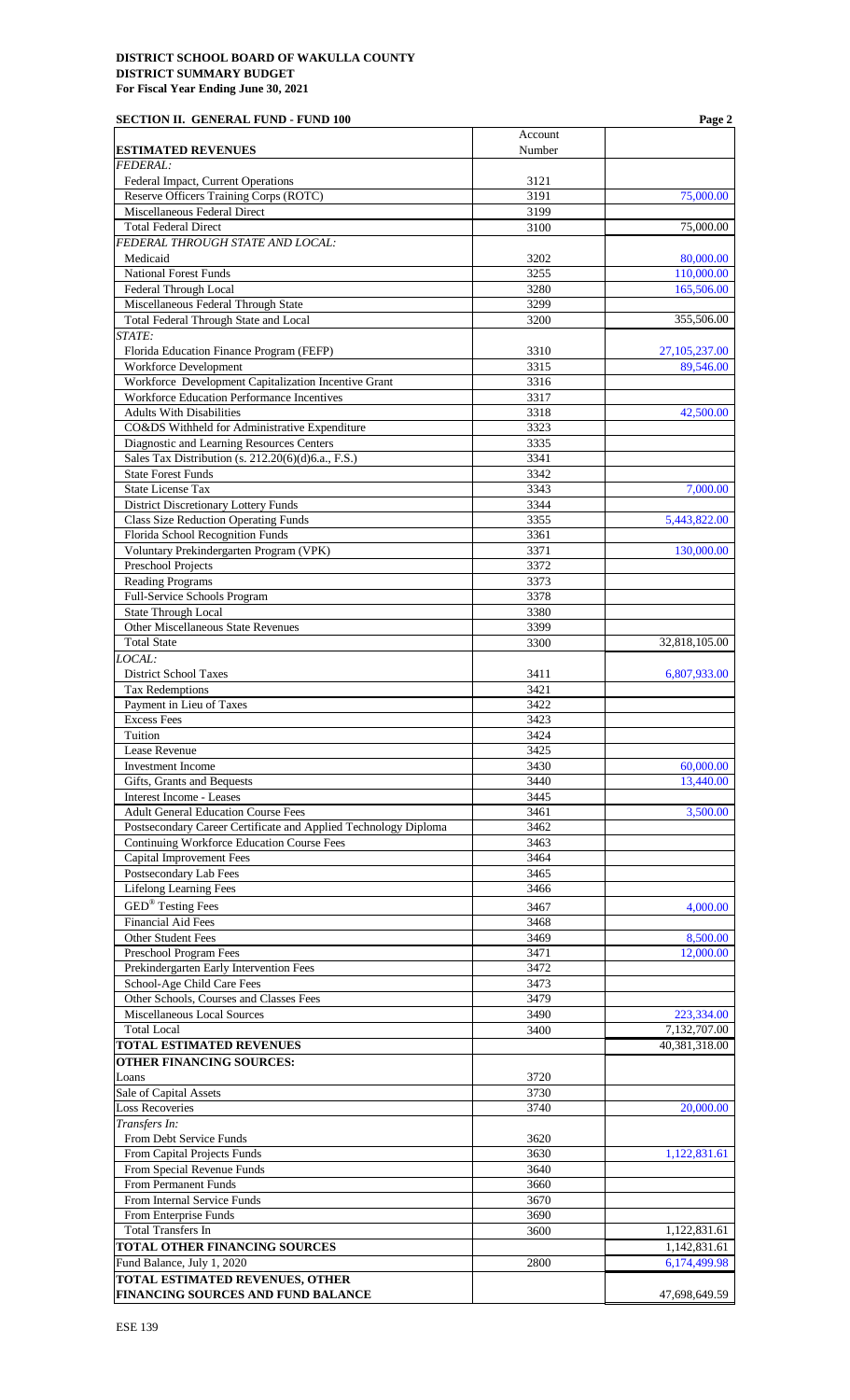| <b>SECTION II. GENERAL FUND - FUND 100 (Continued)</b> |         |               |                 |                          |                           |                        |                        |                | Page 3     |
|--------------------------------------------------------|---------|---------------|-----------------|--------------------------|---------------------------|------------------------|------------------------|----------------|------------|
|                                                        | Account |               | <b>Salaries</b> | <b>Employee Benefits</b> | <b>Purchased Services</b> | <b>Energy Services</b> | Materials and Supplies | Capital Outlay | Other      |
| <b>APPROPRIATIONS</b>                                  | Number  | Totals        | 100             | 200                      | 300                       | 400                    | 500                    | 600            | 700        |
| Instruction                                            | 5000    | 25,442,384.16 | 15,454,813.49   | 4,103,857.18             | 2,547,997.18              |                        | 1,375,620.88           | 1,830,803.75   | 129,291.68 |
| <b>Student Support Services</b>                        | 6100    | 2,969,528.80  | 1,543,655.78    | 427,591.81               | 953,915.39                | 1,040.74               | 13,325.08              | 30,000.00      |            |
| <b>Instructional Media Services</b>                    | 6200    | 583,001.02    | 385,153.90      | 109,223.96               | 1,000.00                  |                        | 10.00                  | 87,613.16      |            |
| <b>Instruction and Curriculum Development Services</b> | 6300    | 593,894.39    | 427,101.30      | 109,394.35               | 52,431.96                 |                        | 3,042.79               | 322.99         | 1,601.00   |
| <b>Instructional Staff Training Services</b>           | 6400    | 116,012.42    | 27,783.56       | 2,205.27                 | 36,448.69                 |                        | 170.35                 | 549.00         | 48,855.55  |
| <b>Instruction-Related Technology</b>                  | 6500    | 226,520.72    | 177,248.70      | 46,772.02                |                           | 2,500.00               |                        |                |            |
| Board                                                  | 7100    | 497,096.65    | 100,568.00      | 55,717.29                | 306,297.05                |                        |                        |                | 34,514.31  |
| <b>General Administration</b>                          | 7200    | 293,678.87    | 110,917.20      | 42,141.60                | 43,649.00                 |                        | 18,357.21              | 10,368.00      | 68,245.86  |
| <b>School Administration</b>                           | 7300    | 2.719.229.52  | 2,130,160.80    | 571,637.08               | 5.667.25                  |                        | 7,988.47               | 3,381.92       | 394.00     |
| Facilities Acquisition and Construction                | 7400    | 179,559.45    | 71,117.70       | 23,847.55                | 80,604.64                 |                        | 1.947.58               | 1,579.98       | 462.00     |
| <b>Fiscal Services</b>                                 | 7500    | 514,530.95    | 312,249.00      | 109,324.16               | 87,457.79                 |                        | 4,000.00               | 1,500.00       |            |
| Food Service                                           | 7600    | 750.00        |                 |                          |                           | 750.00                 |                        |                |            |
| <b>Central Services</b>                                | 7700    | 744,180.75    | 258,012.40      | 77,352.98                | 282,989.07                | 4.439.33               | 13,286.73              | 102,775.24     | 5,325.00   |
| <b>Student Transportation Services</b>                 | 7800    | 2,804,525.33  | 1,365,224.89    | 421,129.76               | 268, 181.24               | 411,519.64             | 270,433.15             | 7,322.76       | 60,713.89  |
| <b>Operation of Plant</b>                              | 7900    | 4,382,956.87  | 1,591,044.56    | 474,458.75               | 748,442.34                | 1,127,475.42           | 356,808.36             | 75,613.74      | 9,113.70   |
| Maintenance of Plant                                   | 8100    | 1,434,219.04  | 488,215.30      | 146,557.97               | 421,064.43                | 10,408.25              | 202,793.15             | 164,954.94     | 225.00     |
| <b>Administrative Technology Services</b>              | 8200    | 538,151.11    | 189,844.50      | 60,583.23                | 287,723.38                |                        |                        |                |            |
| <b>Community Services</b>                              | 9100    | 6,675.00      | 4,525.00        | 350.00                   | 600.00                    |                        |                        |                | 1,200.00   |
| Debt Service                                           | 9200    |               |                 |                          |                           |                        |                        |                |            |
| Other Capital Outlay                                   | 9300    |               |                 |                          |                           |                        |                        |                |            |
| <b>TOTAL APPROPRIATIONS</b>                            |         | 44,046,895.05 | 24,637,636.08   | 6,782,144.96             | 6,124,469.41              | 1,558,133.38           | 2,267,783.75           | 2,316,785.48   | 359,941.99 |
| <b>OTHER FINANCING USES:</b>                           |         |               |                 |                          |                           |                        |                        |                |            |
| Transfers Out: (Function 9700)                         |         |               |                 |                          |                           |                        |                        |                |            |
| To Debt Service Funds                                  | 920     |               |                 |                          |                           |                        |                        |                |            |
| To Capital Projects Funds                              | 930     |               |                 |                          |                           |                        |                        |                |            |
| To Special Revenue Funds                               | 940     | 20,000.00     |                 |                          |                           |                        |                        |                |            |
| To Permanent Funds                                     | 960     |               |                 |                          |                           |                        |                        |                |            |
| To Internal Service Funds                              | 970     |               |                 |                          |                           |                        |                        |                |            |
| To Enterprise Funds                                    | 990     |               |                 |                          |                           |                        |                        |                |            |
| <b>Total Transfers Out</b>                             | 9700    | 20,000.00     |                 |                          |                           |                        |                        |                |            |
| <b>TOTAL OTHER FINANCING USES</b>                      |         | 20,000.00     |                 |                          |                           |                        |                        |                |            |
|                                                        |         |               |                 |                          |                           |                        |                        |                |            |
| Nonspendable Fund Balance, June 30, 2021               | 2710    | 104,325.26    |                 |                          |                           |                        |                        |                |            |
| Restricted Fund Balance, June 30, 2021                 | 2720    |               |                 |                          |                           |                        |                        |                |            |
| Committed Fund Balance, June 30, 2021                  | 2730    |               |                 |                          |                           |                        |                        |                |            |
| Assigned Fund Balance, June 30, 2021                   | 2740    |               |                 |                          |                           |                        |                        |                |            |
| Unassigned Fund Balance, June 30, 2021                 | 2750    | 3,527,429.28  |                 |                          |                           |                        |                        |                |            |
| <b>TOTAL ENDING FUND BALANCE</b>                       | 2700    | 3,631,754.54  |                 |                          |                           |                        |                        |                |            |
| TOTAL APPROPRIATIONS, OTHER FINANCING USES             |         |               |                 |                          |                           |                        |                        |                |            |

47,698,649.59

ESE 139

**AND FUND BALANCE**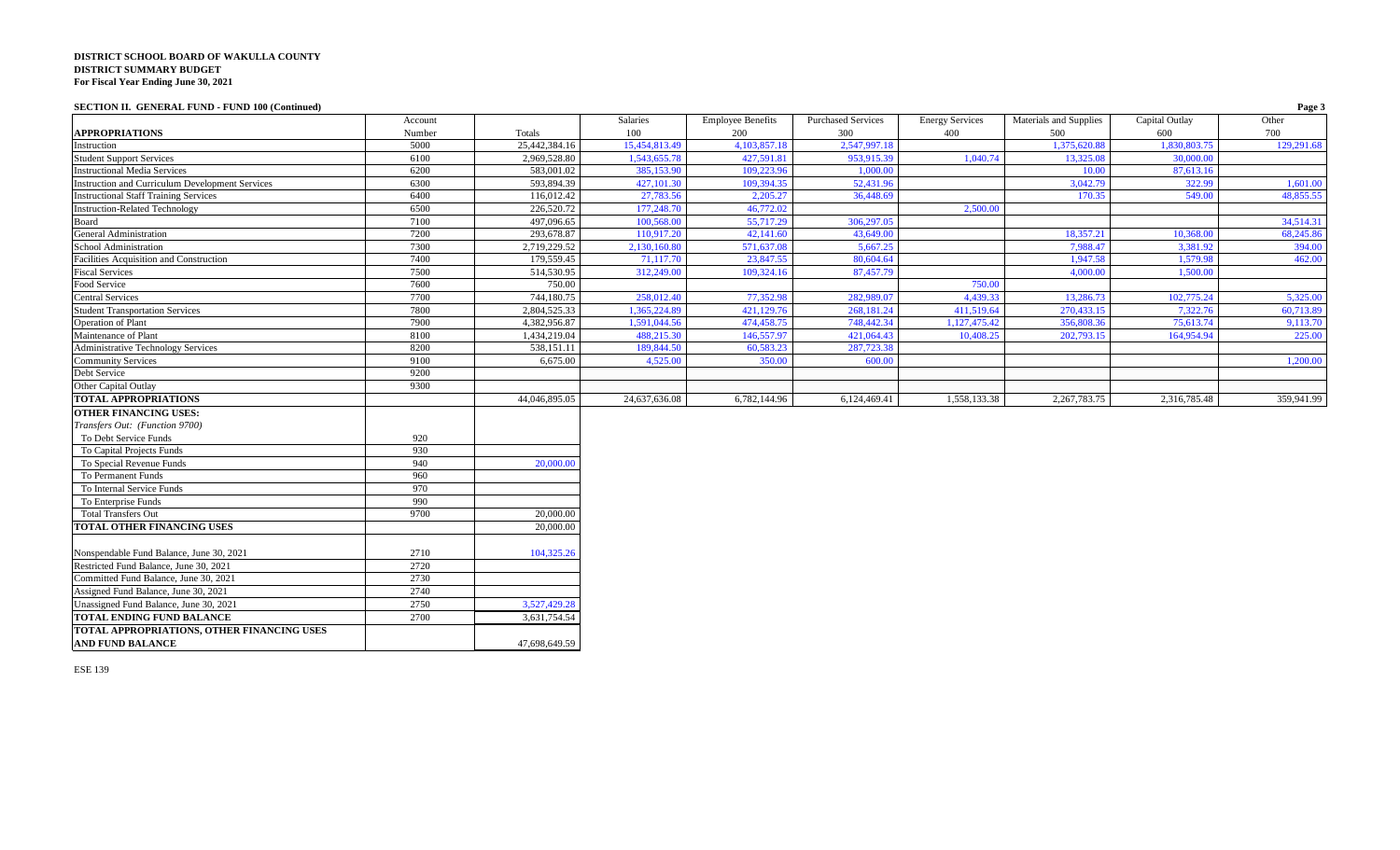| <b>SECTION III. SPECIAL REVENUE FUNDS - FOOD SERVICES - FUND 410</b> | Page 4  |              |  |
|----------------------------------------------------------------------|---------|--------------|--|
|                                                                      | Account |              |  |
| <b>ESTIMATED REVENUES</b>                                            | Number  |              |  |
| <b>FEDERAL DIRECT:</b>                                               |         |              |  |
| Miscellaneous Federal Direct                                         | 3199    |              |  |
| <b>Total Federal Direct</b>                                          | 3100    |              |  |
| FEDERAL THROUGH STATE AND LOCAL:                                     |         |              |  |
| National School Lunch Act                                            | 3260    | 2,250,492.76 |  |
| <b>USDA-Donated Commodities</b>                                      | 3265    | 125,000.00   |  |
| Federal Through Local                                                | 3280    |              |  |
| Miscellaneous Federal Through State                                  | 3299    |              |  |
| Total Federal Through State and Local                                | 3200    | 2,375,492.76 |  |
| STATE:                                                               |         |              |  |
| School Breakfast Supplement                                          | 3337    | 12,500.00    |  |
| School Lunch Supplement                                              | 3338    | 12,500.00    |  |
| <b>State Through Local</b>                                           | 3380    |              |  |
| <b>Other Miscellaneous State Revenues</b>                            | 3399    |              |  |
| <b>Total State</b>                                                   | 3300    | 25,000.00    |  |
| LOCAL:                                                               |         |              |  |
| Investment Income                                                    | 3430    |              |  |
| Gifts, Grants and Bequests                                           | 3440    |              |  |
| Food Service                                                         | 3450    | 52,226.94    |  |
| Other Miscellaneous Local Sources                                    | 3495    |              |  |
| <b>Total Local</b>                                                   | 3400    | 52,226.94    |  |
| <b>TOTAL ESTIMATED REVENUES</b>                                      |         | 2,452,719.70 |  |
| <b>OTHER FINANCING SOURCES:</b>                                      |         |              |  |
| Loans                                                                | 3720    |              |  |
| Sale of Capital Assets                                               | 3730    |              |  |
| <b>Loss Recoveries</b>                                               | 3740    |              |  |
| Transfers In:                                                        |         |              |  |
| From General Fund                                                    | 3610    | 20,000.00    |  |
| From Debt Service Funds                                              | 3620    |              |  |
| From Capital Projects Funds                                          | 3630    |              |  |
| Interfund                                                            | 3650    |              |  |
| From Permanent Funds                                                 | 3660    |              |  |
| From Internal Service Funds                                          | 3670    |              |  |
| From Enterprise Funds                                                | 3690    |              |  |
| <b>Total Transfers In</b>                                            | 3600    | 20,000.00    |  |
| TOTAL OTHER FINANCING SOURCES                                        |         | 20,000.00    |  |
| Fund Balance, July 1, 2020                                           | 2800    | 155,920.39   |  |
| <b>TOTAL ESTIMATED REVENUES, OTHER FINANCING</b>                     |         |              |  |
| <b>SOURCES AND FUND BALANCE</b>                                      |         | 2,628,640.09 |  |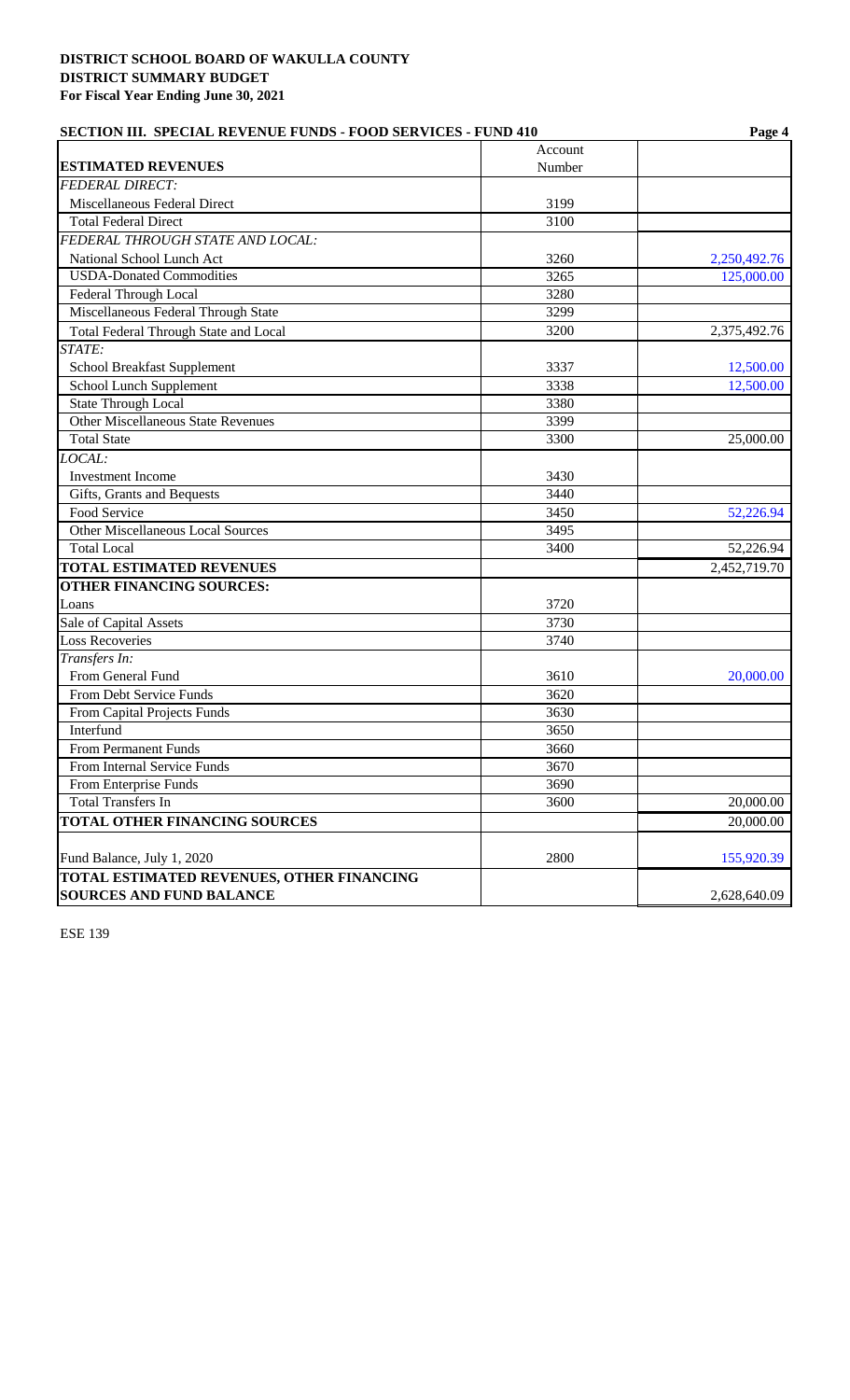#### **SECTION III. SPECIAL REVENUE FUNDS - FOOD SERVICES - FUND 410 (Continued) Page 5**

| r UND 710 (Conditional)                    |                  | 1 agu J      |
|--------------------------------------------|------------------|--------------|
|                                            | Account          |              |
| <b>APPROPRIATIONS</b>                      | Number           |              |
| Food Services: (Function 7600)             |                  |              |
| <b>Salaries</b>                            | 100              | 442,091.25   |
| <b>Employee Benefits</b>                   | $\overline{200}$ | 147,363.75   |
| <b>Purchased Services</b>                  | 300              | 1,659,580.65 |
| <b>Energy Services</b>                     | 400              | 40,000.00    |
| Materials and Supplies                     | 500              | 165,000.00   |
| Capital Outlay                             | 600              | 57,500.00    |
| Other                                      | 700              | 2,500.00     |
| Capital Outlay (Function 9300)             | 600              |              |
| <b>TOTAL APPROPRIATIONS</b>                |                  | 2,514,035.65 |
| <b>OTHER FINANCING USES:</b>               |                  |              |
| Transfers Out (Function 9700)              |                  |              |
| To General Fund                            | 910              |              |
| To Debt Service Funds                      | 920              |              |
| To Capital Projects Funds                  | 930              |              |
| Interfund                                  | 950              |              |
| <b>To Permanent Funds</b>                  | 960              |              |
| To Internal Service Funds                  | 970              |              |
| To Enterprise Funds                        | 990              |              |
| <b>Total Transfers Out</b>                 | 9700             |              |
| <b>TOTAL OTHER FINANCING USES</b>          |                  |              |
| Nonspendable Fund Balance, June 30, 2021   | 2710             |              |
| Restricted Fund Balance, June 30, 2021     | 2720             | 114,604.44   |
| Committed Fund Balance, June 30, 2021      | 2730             |              |
| Assigned Fund Balance, June 30, 2021       | 2740             |              |
| Unassigned Fund Balance, June 30, 2021     | 2750             |              |
| <b>TOTAL ENDING FUND BALANCE</b>           | 2700             | 114,604.44   |
| TOTAL APPROPRIATIONS, OTHER FINANCING USES |                  |              |
| <b>AND FUND BALANCE</b>                    |                  | 2,628,640.09 |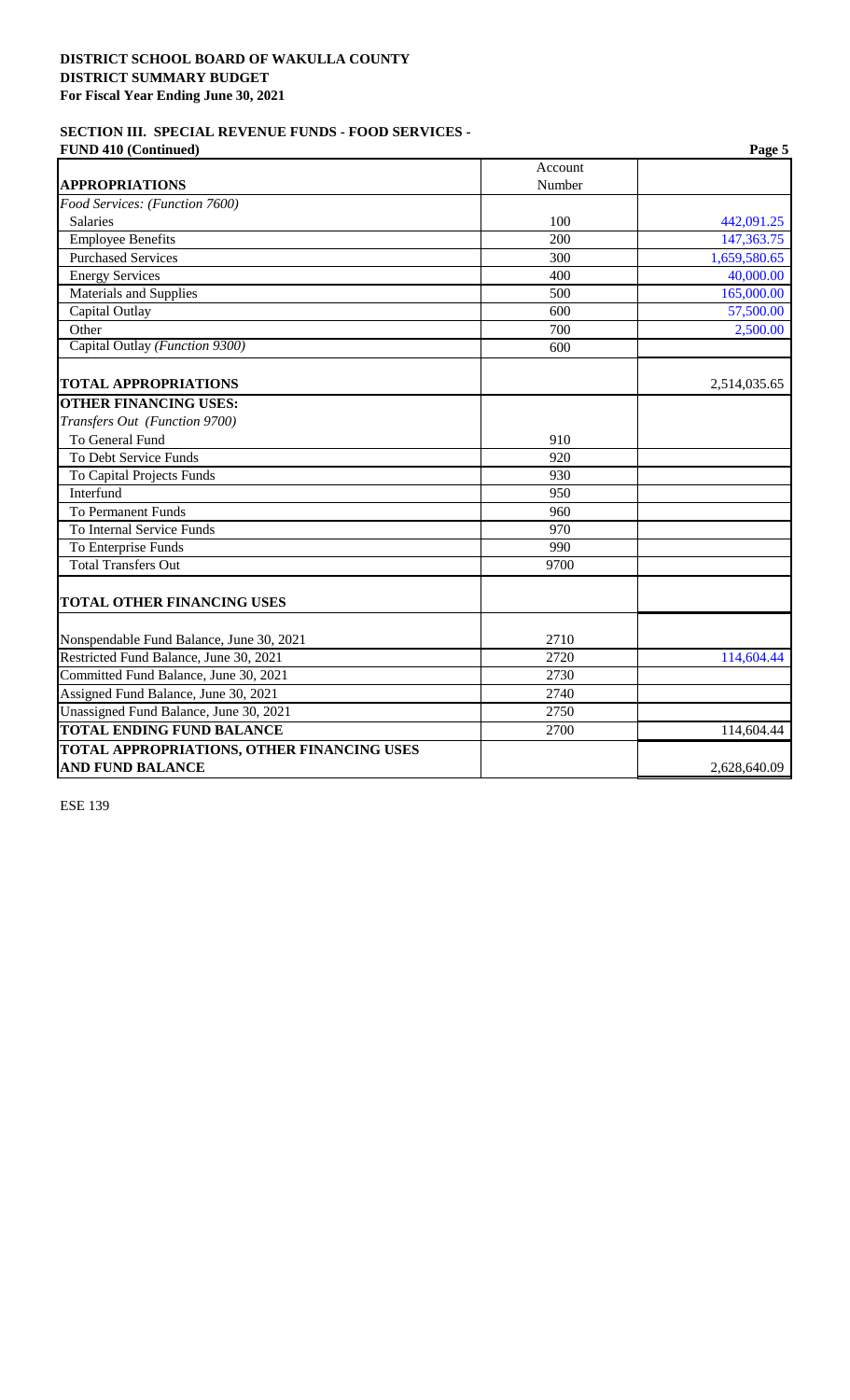#### **SECTION IV. SPECIAL REVENUE FUNDS - OTHER FEDERAL PROGRAMS - FUND 420** Page 6 **Page 6**

|                                                                  |                   | r agu v      |
|------------------------------------------------------------------|-------------------|--------------|
| <b>ESTIMATED REVENUES</b>                                        | Account<br>Number |              |
| <b>FEDERAL DIRECT:</b>                                           |                   |              |
| <b>Head Start</b>                                                | 3130              |              |
| Workforce Innovation and Opportunity Act                         | 3170              |              |
| <b>Community Action Programs</b>                                 | 3180              |              |
| Reserve Officers Training Corps (ROTC)                           | 3191              |              |
| Pell Grants                                                      | 3192              |              |
| Miscellaneous Federal Direct                                     | 3199              |              |
| <b>Total Federal Direct</b>                                      | 3100              |              |
| FEDERAL THROUGH STATE AND LOCAL:                                 |                   |              |
| Career and Technical Education                                   | 3201              | 112,807.00   |
| Medicaid                                                         | 3202              |              |
| Workforce Innovation and Opportunity Act                         | 3220              | 32,388.00    |
| Teacher and Principal Training and Recruiting - Title II, Part A | 3225              | 254,633.00   |
| Math and Science Partnerships - Title II, Part B                 | 3226              |              |
| Individuals with Disabilities Education Act (IDEA)               | 3230              | 1,347,888.12 |
| Elementary and Secondary Education Act, Title I                  | 3240              | 990,918.00   |
| Language Instruction - Title III                                 | 3241              |              |
| Twenty-First Century Schools - Title IV                          | 3242              |              |
| Federal Through Local                                            | 3280              |              |
| Miscellaneous Federal Through State                              | 3299              | 97,978.00    |
| <b>Total Federal Through State And Local</b>                     | 3200              | 2,836,612.12 |
| STATE:                                                           |                   |              |
| <b>State Through Local</b>                                       | 3380              |              |
| Other Miscellaneous State Revenues                               | 3399              |              |
| <b>Total State</b>                                               | 3300              |              |
| LOCAL:                                                           |                   |              |
| Investment Income                                                | 3430              |              |
| Gifts, Grants and Bequests                                       | 3440              |              |
| <b>Adult General Education Course Fees</b>                       | 3461              |              |
| Other Miscellaneous Local Sources                                | 3495              |              |
| <b>Total Local</b>                                               | 3400              |              |
| <b>TOTAL ESTIMATED REVENUES</b>                                  |                   |              |
|                                                                  |                   | 2,836,612.12 |
| <b>OTHER FINANCING SOURCES:</b>                                  |                   |              |
| Loans                                                            | 3720              |              |
| Sale of Capital Assets                                           | 3730              |              |
| <b>Loss Recoveries</b>                                           | 3740              |              |
| Transfers In:                                                    |                   |              |
| From General Fund                                                | 3610              |              |
| From Debt Service Funds                                          | 3620              |              |
| From Capital Projects Funds                                      | 3630              |              |
| Interfund                                                        | 3650              |              |
| From Permanent Funds                                             | 3660              |              |
| From Internal Service Funds                                      | 3670              |              |
| From Enterprise Funds                                            | 3690              |              |
| <b>Total Transfers In</b>                                        | 3600              |              |
| TOTAL OTHER FINANCING SOURCES                                    |                   |              |
| Fund Balance, July 1, 2020                                       | 2800              |              |
| TOTAL ESTIMATED REVENUES, OTHER FINANCING                        |                   |              |
| <b>SOURCES AND FUND BALANCE</b>                                  |                   | 2,836,612.12 |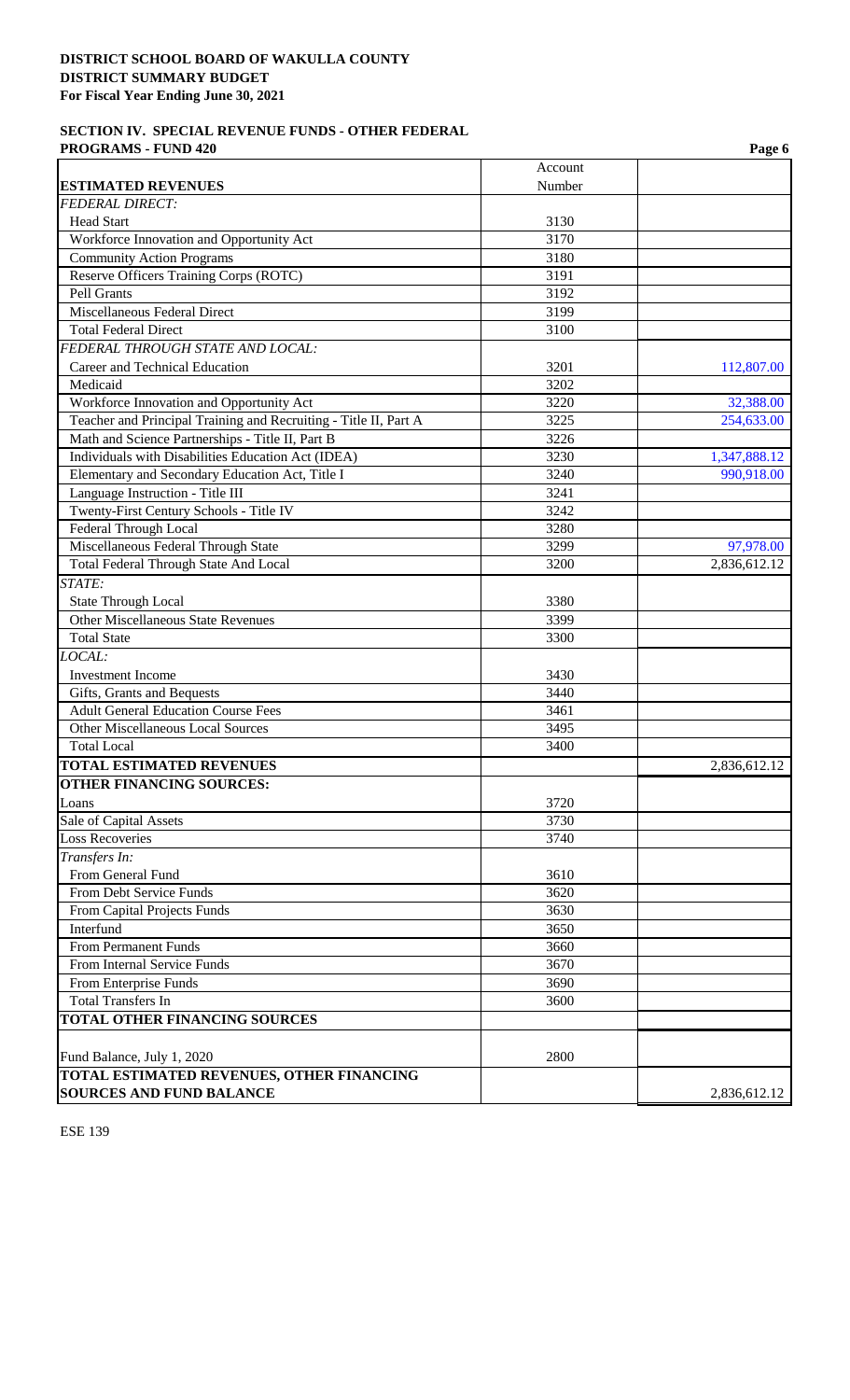#### **SECTION IV. SPECIAL REVENUE FUNDS - OTHER FEDERAL PROGRAMS - FUND 420 (Continued) Page 7**

|                                                        | Account | Totals       | Salaries     | <b>Employee Benefits</b> | <b>Purchased Services</b> | <b>Energy Services</b> | Materials and Supplies | Capital Outlay | Other      |
|--------------------------------------------------------|---------|--------------|--------------|--------------------------|---------------------------|------------------------|------------------------|----------------|------------|
| <b>APPROPRIATIONS</b>                                  | Number  |              | 100          | 200                      | 300                       | 400                    | 500                    | 600            | 700        |
| Instruction                                            | 5000    | 1,836,360.59 | 1,013,784.90 | 279,176.36               | 322,188.64                |                        | 66,763.47              | 132,366.22     | 22,081.00  |
| <b>Student Support Services</b>                        | 6100    | 130,753.15   | 26,382.00    | 48,116.15                | 20,525.00                 |                        | 8,630.00               | 13,000.00      | 14,100.00  |
| <b>Instructional Media Services</b>                    | 6200    |              |              |                          |                           |                        |                        |                |            |
| <b>Instruction and Curriculum Development Services</b> | 6300    | 271,041.54   | 245,061.54   | 12,443.00                |                           |                        | 10,037.00              | 3,500.00       |            |
| <b>Instructional Staff Training Services</b>           | 6400    | 462,814.98   | 306,976.46   | 81,373.68                | 22,034.44                 |                        | 12,841.40              |                | 39,589.00  |
| <b>Instruction-Related Technology</b>                  | 6500    |              |              |                          |                           |                        |                        |                |            |
|                                                        | 7100    |              |              |                          |                           |                        |                        |                |            |
| Board<br>General Administration                        | 7200    | 108,741.86   |              |                          |                           |                        |                        |                | 108,741.86 |
| School Administration                                  | 7300    |              |              |                          |                           |                        |                        |                |            |
| Facilities Acquisition and Construction                | 7400    |              |              |                          |                           |                        |                        |                |            |
| <b>Fiscal Services</b>                                 | 7500    |              |              |                          |                           |                        |                        |                |            |
| Food Services                                          | 7600    |              |              |                          |                           |                        |                        |                |            |
| <b>Central Services</b>                                | 7700    | 17,000.00    |              |                          | 13,000.00                 |                        |                        |                | 4,000.00   |
| <b>Student Transportation Services</b>                 | 7800    | 9,900.00     |              | 900.00                   |                           | 5,000.00               |                        |                | 4,000.00   |
| <b>Operation</b> of Plant                              | 7900    |              |              |                          |                           |                        |                        |                |            |
| Maintenance of Plant                                   | 8100    |              |              |                          |                           |                        |                        |                |            |
| <b>Administrative Technology Services</b>              | 8200    |              |              |                          |                           |                        |                        |                |            |
| <b>Community Services</b>                              | 9100    |              |              |                          |                           |                        |                        |                |            |
| Other Capital Outlay                                   | 9300    |              |              |                          |                           |                        |                        |                |            |
| <b>TOTAL APPROPRIATIONS</b>                            |         | 2,836,612.12 | 1,592,204.90 | 422,009.19               | 377,748.08                | 5,000.00               | 98,271.87              | 148,866.22     | 192,511.86 |
| <b>OTHER FINANCING USES:</b>                           |         |              |              |                          |                           |                        |                        |                |            |
| Transfers Out: (Function 9700)                         |         |              |              |                          |                           |                        |                        |                |            |
| To General Fund                                        | 910     |              |              |                          |                           |                        |                        |                |            |
| To Debt Service Funds                                  | 920     |              |              |                          |                           |                        |                        |                |            |
| To Capital Projects Funds                              | 930     |              |              |                          |                           |                        |                        |                |            |
| Interfund                                              | 950     |              |              |                          |                           |                        |                        |                |            |
| To Permanent Funds                                     | 960     |              |              |                          |                           |                        |                        |                |            |
| To Internal Service Funds                              | 970     |              |              |                          |                           |                        |                        |                |            |
| To Enterprise Funds                                    | 990     |              |              |                          |                           |                        |                        |                |            |
| <b>Total Transfers Out</b>                             | 9700    |              |              |                          |                           |                        |                        |                |            |
| <b>TOTAL OTHER FINANCING USES</b>                      |         |              |              |                          |                           |                        |                        |                |            |
|                                                        |         |              |              |                          |                           |                        |                        |                |            |
| Nonspendable Fund Balance, June 30, 2021               | 2710    |              |              |                          |                           |                        |                        |                |            |
| Restricted Fund Balance, June 30, 2021                 | 2720    |              |              |                          |                           |                        |                        |                |            |
| Committed Fund Balance, June 30, 2021                  | 2730    |              |              |                          |                           |                        |                        |                |            |
| Assigned Fund Balance, June 30, 2021                   | 2740    |              |              |                          |                           |                        |                        |                |            |
| Unassigned Fund Balance, June 30, 2021                 | 2750    |              |              |                          |                           |                        |                        |                |            |
| <b>TOTAL ENDING FUND BALANCE</b>                       | 2700    |              |              |                          |                           |                        |                        |                |            |
| TOTAL APPROPRIATIONS, OTHER FINANCING USES             |         |              |              |                          |                           |                        |                        |                |            |
| <b>AND FUND BALANCE</b>                                |         | 2,836,612.12 |              |                          |                           |                        |                        |                |            |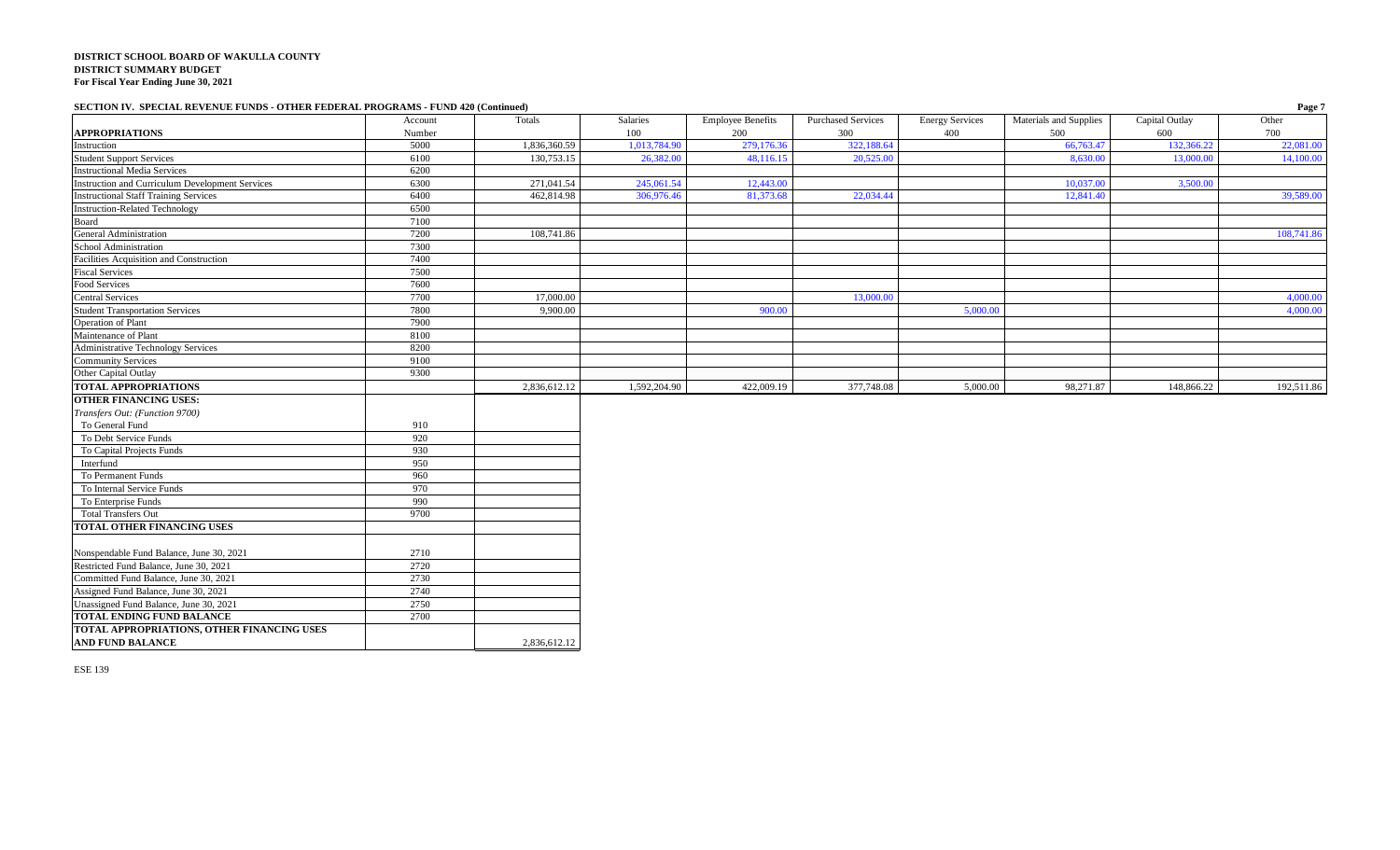#### **SECTION V. SPECIAL REVENUE FUNDS - ELEMENTARY AND SECONDARY SCHOOL EMERGENCY RELIEF - FUND 441**

| <b>EMERGENCY RELIEF - FUND 441</b>        |         | Page 8     |
|-------------------------------------------|---------|------------|
|                                           | Account |            |
| <b>ESTIMATED REVENUES</b>                 | Number  |            |
| <b>FEDERAL DIRECT:</b>                    |         |            |
| Miscellaneous Federal Direct              | 3199    |            |
| <b>Total Federal Direct</b>               | 3100    |            |
| FEDERAL THROUGH STATE AND LOCAL:          |         |            |
| Education Stabilization Funds - K-12      | 3271    | 764,815.86 |
| Miscellaneous Federal Through State       | 3299    |            |
| Total Federal Through State And Local     | 3200    | 764,815.86 |
| LOCAL:                                    |         |            |
| Other Miscellaneous Local Sources         | 3495    |            |
| <b>Total Local</b>                        | 3400    |            |
| <b>TOTAL ESTIMATED REVENUES</b>           |         | 764,815.86 |
| <b>OTHER FINANCING SOURCES:</b>           |         |            |
| Transfers In:                             |         |            |
| From General Fund                         | 3610    |            |
| From Debt Service Funds                   | 3620    |            |
| From Capital Projects Funds               | 3630    |            |
| Interfund                                 | 3650    |            |
| <b>From Permanent Funds</b>               | 3660    |            |
| <b>From Internal Service Funds</b>        | 3670    |            |
| From Enterprise Funds                     | 3690    |            |
| <b>Total Transfers In</b>                 | 3600    |            |
| <b>TOTAL OTHER FINANCING SOURCES</b>      |         |            |
|                                           |         |            |
| <b>Fund Balance</b>                       | 2800    |            |
| TOTAL ESTIMATED REVENUES, OTHER FINANCING |         |            |
| <b>SOURCES AND FUND BALANCE</b>           |         | 764,815.86 |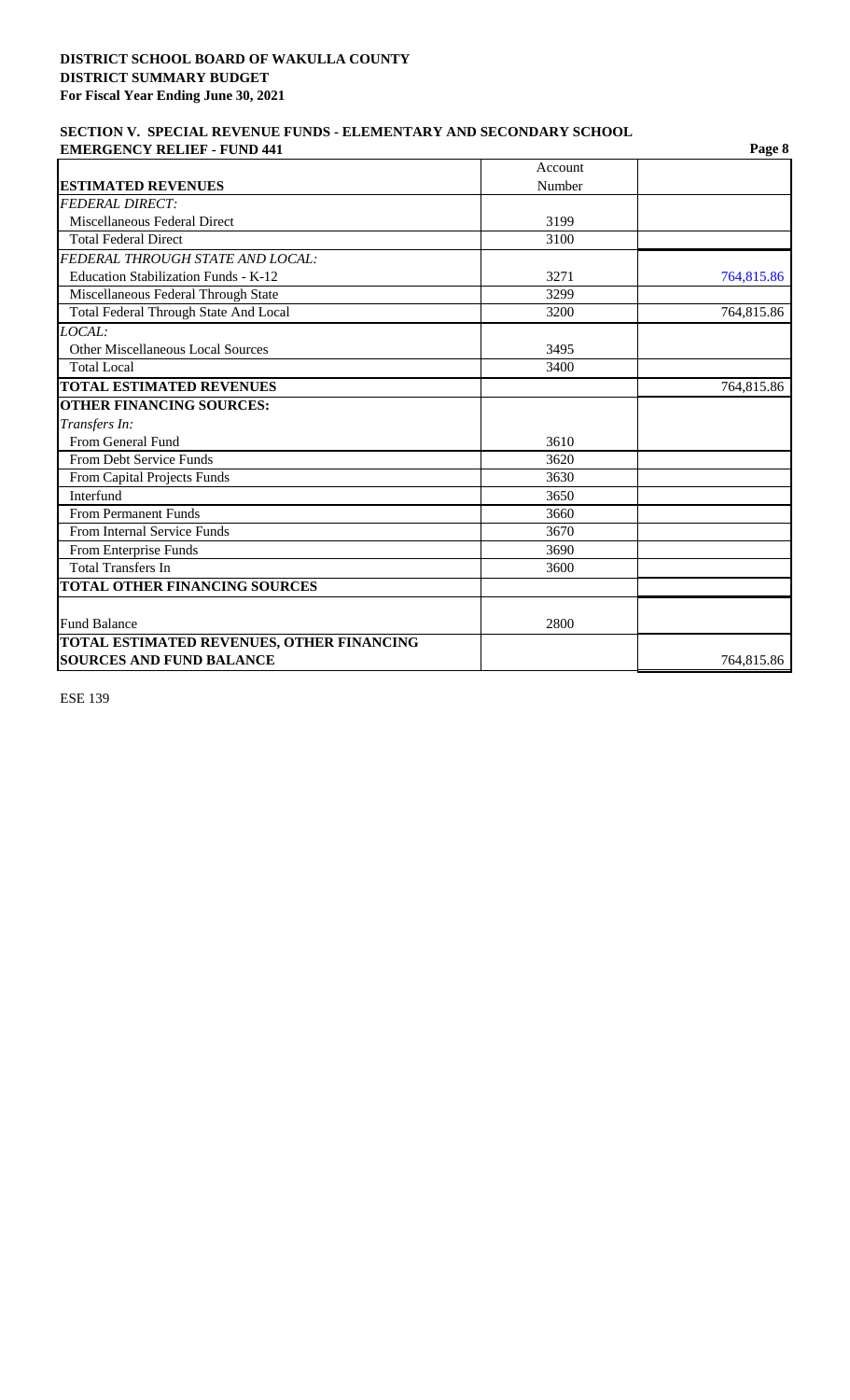#### **SECTION V. SPECIAL REVENUE FUNDS - ELEMENTARY AND SECONDARY SCHOOL EMERGENCY RELIEF - FUND 441 (Continued) Page 9**

| DECTION 1. DI ECIAL RETENCE FONDS - ELEMENTARI AND DECONDARI SCHOOL EMERGENCI RELIEF - FOND 441 (COMMUNI) | Account | Totals     | Salaries   | <b>Employee Benefits</b> | <b>Purchased Services</b> | <b>Energy Services</b> | Materials and Supplies | Capital Outlay | n agus<br>Other |
|-----------------------------------------------------------------------------------------------------------|---------|------------|------------|--------------------------|---------------------------|------------------------|------------------------|----------------|-----------------|
| <b>APPROPRIATIONS</b>                                                                                     | Number  |            | 100        | 200                      | 300                       | 400                    | 500                    | 600            | 700             |
| Instruction                                                                                               | 5000    | 471,331.05 | 324,702.00 | 106,149.05               | 3,250.00                  |                        | 17,230.00              | 20,000.00      |                 |
| <b>Student Support Services</b>                                                                           | 6100    | 81,651.00  |            |                          | 81,651.00                 |                        |                        |                |                 |
| <b>Instructional Media Services</b>                                                                       | 6200    |            |            |                          |                           |                        |                        |                |                 |
| <b>Instruction and Curriculum Development Services</b>                                                    | 6300    |            |            |                          |                           |                        |                        |                |                 |
| <b>Instructional Staff Training Services</b>                                                              | 6400    | 325.18     |            |                          |                           |                        | 325.18                 |                |                 |
| <b>Instruction-Related Technology</b>                                                                     | 6500    |            |            |                          |                           |                        |                        |                |                 |
| Board                                                                                                     | 7100    |            |            |                          |                           |                        |                        |                |                 |
| General Administration                                                                                    | 7200    | 30,533.12  |            |                          |                           |                        |                        |                | 30,533.12       |
| School Administration                                                                                     | 7300    |            |            |                          |                           |                        |                        |                |                 |
| Facilities Acquisition and Construction                                                                   | 7400    |            |            |                          |                           |                        |                        |                |                 |
| <b>Fiscal Services</b>                                                                                    | 7500    |            |            |                          |                           |                        |                        |                |                 |
| Food Services                                                                                             | 7600    |            |            |                          |                           |                        |                        |                |                 |
| <b>Central Services</b>                                                                                   | 7700    |            |            |                          |                           |                        |                        |                |                 |
| <b>Student Transportation Services</b>                                                                    | 7800    |            |            |                          |                           |                        |                        |                |                 |
| Operation of Plant                                                                                        | 7900    | 180,975.51 | 114,000.00 | 20,565.00                | 46,410.51                 |                        |                        |                |                 |
| Maintenance of Plant                                                                                      | 8100    |            |            |                          |                           |                        |                        |                |                 |
| <b>Administrative Technology Services</b>                                                                 | 8200    |            |            |                          |                           |                        |                        |                |                 |
| <b>Community Services</b>                                                                                 | 9100    |            |            |                          |                           |                        |                        |                |                 |
| Other Capital Outlay                                                                                      | 9300    |            |            |                          |                           |                        |                        |                |                 |
| <b>TOTAL APPROPRIATIONS</b>                                                                               |         | 764,815.86 | 438,702.00 | 126,714.05               | 131,311.51                |                        | 17,555.18              | 20,000.00      | 30,533.12       |
| <b>OTHER FINANCING USES:</b>                                                                              |         |            |            |                          |                           |                        |                        |                |                 |
| Transfers Out: (Function 9700)                                                                            |         |            |            |                          |                           |                        |                        |                |                 |
| To General Fund                                                                                           | 910     |            |            |                          |                           |                        |                        |                |                 |
| To Debt Service Funds                                                                                     | 920     |            |            |                          |                           |                        |                        |                |                 |
| To Capital Projects Funds                                                                                 | 930     |            |            |                          |                           |                        |                        |                |                 |
| Interfund                                                                                                 | 950     |            |            |                          |                           |                        |                        |                |                 |
| To Permanent Funds                                                                                        | 960     |            |            |                          |                           |                        |                        |                |                 |
| To Internal Service Funds                                                                                 | 970     |            |            |                          |                           |                        |                        |                |                 |
| To Enterprise Funds                                                                                       | 990     |            |            |                          |                           |                        |                        |                |                 |
| <b>Total Transfers Out</b>                                                                                | 9700    |            |            |                          |                           |                        |                        |                |                 |
| TOTAL OTHER FINANCING USES                                                                                |         |            |            |                          |                           |                        |                        |                |                 |
|                                                                                                           |         |            |            |                          |                           |                        |                        |                |                 |
| Nonspendable Fund Balance, June 30, 2021                                                                  | 2710    |            |            |                          |                           |                        |                        |                |                 |
| Restricted Fund Balance, June 30, 2021                                                                    | 2720    |            |            |                          |                           |                        |                        |                |                 |
| Committed Fund Balance, June 30, 2021                                                                     | 2730    |            |            |                          |                           |                        |                        |                |                 |
| Assigned Fund Balance, June 30, 2021                                                                      | 2740    |            |            |                          |                           |                        |                        |                |                 |
| Unassigned Fund Balance, June 30, 2021                                                                    | 2750    |            |            |                          |                           |                        |                        |                |                 |
| <b>TOTAL ENDING FUND BALANCE</b>                                                                          | 2700    |            |            |                          |                           |                        |                        |                |                 |
| TOTAL APPROPRIATIONS, OTHER FINANCING USES                                                                |         |            |            |                          |                           |                        |                        |                |                 |
| AND FUND BALANCE                                                                                          |         | 764,815.86 |            |                          |                           |                        |                        |                |                 |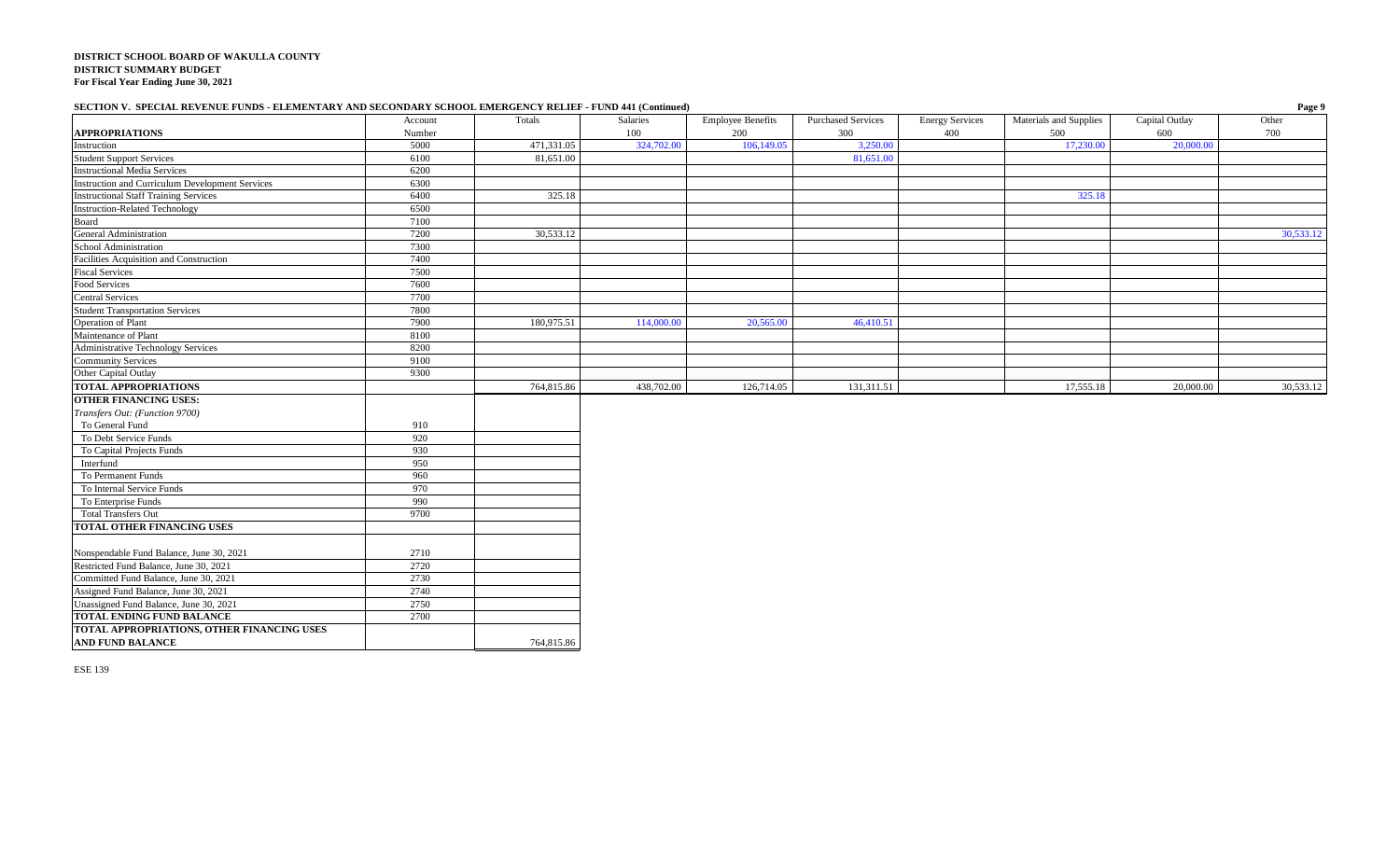### **SECTION VI. SPECIAL REVENUE FUNDS - OTHER CARES ACT RELIEF - FUND 442** Page 10

|                                                  | Account | o          |
|--------------------------------------------------|---------|------------|
| <b>ESTIMATED REVENUES</b>                        | Number  |            |
| <b>FEDERAL DIRECT:</b>                           |         |            |
| Miscellaneous Federal Direct                     | 3199    |            |
| <b>Total Federal Direct</b>                      | 3100    |            |
| FEDERAL THROUGH STATE AND LOCAL:                 |         |            |
| Education Stabilization Funds - K-12             | 3271    | 206,440.00 |
| <b>Education Stabilization Funds - Workforce</b> | 3272    |            |
| <b>Education Stabilization Funds - VPK</b>       | 3273    |            |
| Miscellaneous Federal Through State              | 3299    |            |
| <b>Total Federal Through State And Local</b>     | 3200    | 206,440.00 |
| LOCAL:                                           |         |            |
| <b>Other Miscellaneous Local Sources</b>         | 3495    |            |
| <b>Total Local</b>                               | 3400    |            |
| <b>TOTAL ESTIMATED REVENUES</b>                  |         | 206,440.00 |
| <b>OTHER FINANCING SOURCES:</b>                  |         |            |
| Transfers In:                                    |         |            |
| From General Fund                                | 3610    |            |
| <b>From Debt Service Funds</b>                   | 3620    |            |
| From Capital Projects Funds                      | 3630    |            |
| Interfund                                        | 3650    |            |
| <b>From Permanent Funds</b>                      | 3660    |            |
| From Internal Service Funds                      | 3670    |            |
| From Enterprise Funds                            | 3690    |            |
| <b>Total Transfers In</b>                        | 3600    |            |
| <b>TOTAL OTHER FINANCING SOURCES</b>             |         |            |
|                                                  |         |            |
| <b>Fund Balance</b>                              | 2800    |            |
| TOTAL ESTIMATED REVENUES, OTHER FINANCING        |         |            |
| <b>SOURCES AND FUND BALANCE</b>                  |         | 206,440.00 |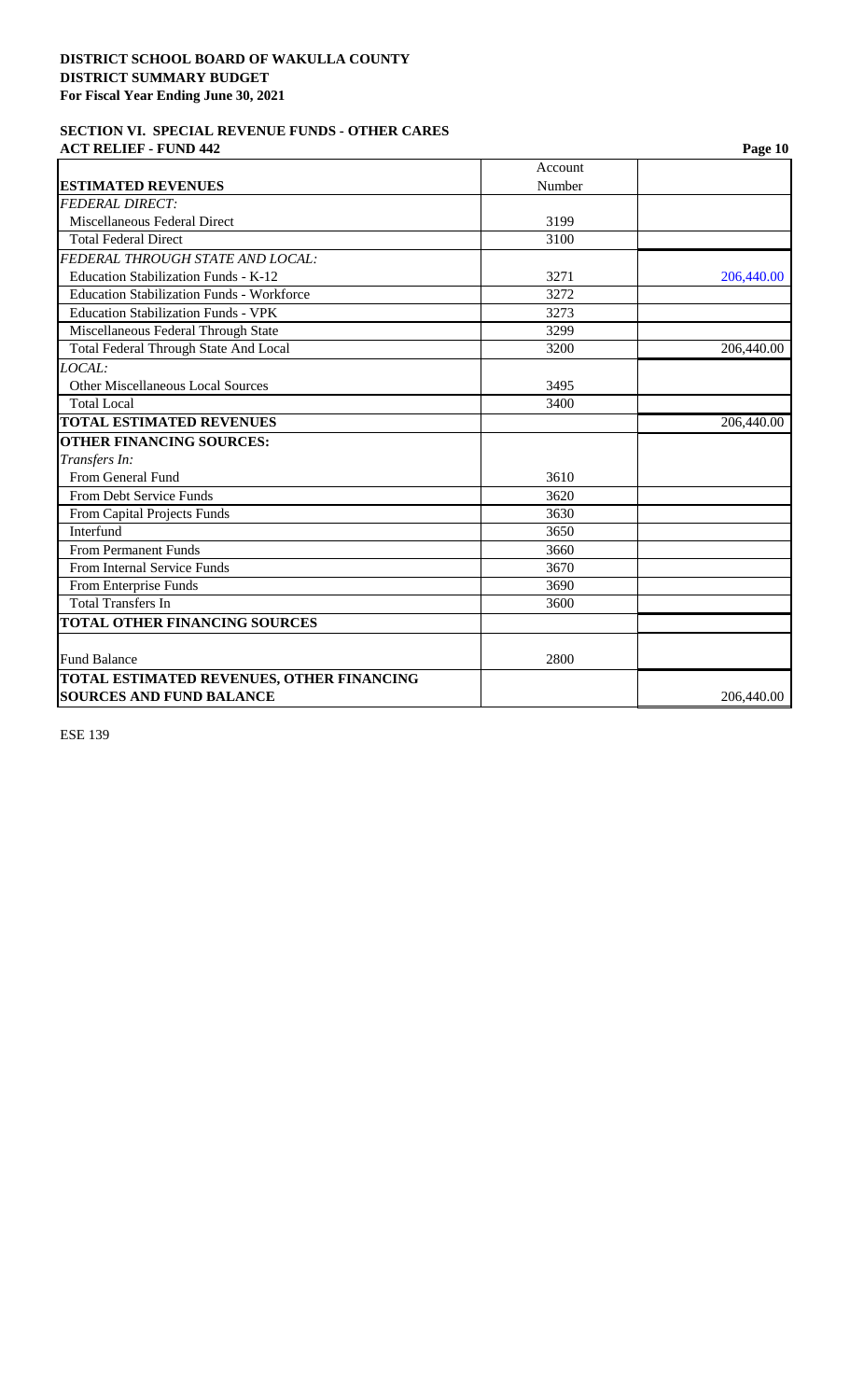#### **SECTION VI. SPECIAL REVENUE FUNDS - OTHER CARES ACT RELIEF - FUND 442 (Continued) Page 11**

|                                                                               | Account | Totals     | Salaries  | <b>Employee Benefits</b> | <b>Purchased Services</b> | <b>Energy Services</b> | Materials and Supplies | Capital Outlay | Other |
|-------------------------------------------------------------------------------|---------|------------|-----------|--------------------------|---------------------------|------------------------|------------------------|----------------|-------|
| <b>APPROPRIATIONS</b>                                                         | Number  |            | 100       | 200                      | 300                       | 400                    | 500                    | 600            | 700   |
| Instruction                                                                   | 5000    | 129,400.00 | 22,412.00 | 25,000.00                |                           |                        | 17,230.00              | 64,758.00      |       |
| <b>Student Support Services</b>                                               | 6100    |            |           |                          |                           |                        |                        |                |       |
| <b>Instructional Media Services</b>                                           | 6200    |            |           |                          |                           |                        |                        |                |       |
| <b>Instruction and Curriculum Development Services</b>                        | 6300    |            |           |                          |                           |                        |                        |                |       |
| <b>Instructional Staff Training Services</b>                                  | 6400    |            |           |                          |                           |                        |                        |                |       |
| <b>Instruction-Related Technology</b>                                         | 6500    |            |           |                          |                           |                        |                        |                |       |
|                                                                               | 7100    |            |           |                          |                           |                        |                        |                |       |
| Board<br>General Administration                                               | 7200    |            |           |                          |                           |                        |                        |                |       |
| School Administration                                                         | 7300    |            |           |                          |                           |                        |                        |                |       |
| Facilities Acquisition and Construction                                       | 7400    |            |           |                          |                           |                        |                        |                |       |
| <b>Fiscal Services</b>                                                        | 7500    |            |           |                          |                           |                        |                        |                |       |
| Food Services                                                                 | 7600    |            |           |                          |                           |                        |                        |                |       |
| Central Services                                                              | 7700    |            |           |                          |                           |                        |                        |                |       |
| <b>Student Transportation Services</b>                                        | 7800    |            |           |                          |                           |                        |                        |                |       |
| <b>Operation of Plant</b>                                                     | 7900    | 77,040.00  |           |                          |                           |                        | 77,040.00              |                |       |
| Maintenance of Plant                                                          | 8100    |            |           |                          |                           |                        |                        |                |       |
| Administrative Technology Services                                            | 8200    |            |           |                          |                           |                        |                        |                |       |
| <b>Community Services</b>                                                     | 9100    |            |           |                          |                           |                        |                        |                |       |
| Other Capital Outlay                                                          | 9300    |            |           |                          |                           |                        |                        |                |       |
| <b>TOTAL APPROPRIATIONS</b>                                                   |         | 206,440.00 | 22,412.00 | 25,000.00                |                           |                        | 94,270.00              | 64,758.00      |       |
| <b>OTHER FINANCING USES:</b>                                                  |         |            |           |                          |                           |                        |                        |                |       |
| Transfers Out: (Function 9700)                                                |         |            |           |                          |                           |                        |                        |                |       |
| To General Fund                                                               | 910     |            |           |                          |                           |                        |                        |                |       |
| To Debt Service Funds                                                         | 920     |            |           |                          |                           |                        |                        |                |       |
| To Capital Projects Funds                                                     | 930     |            |           |                          |                           |                        |                        |                |       |
| Interfund                                                                     |         |            |           |                          |                           |                        |                        |                |       |
|                                                                               | 950     |            |           |                          |                           |                        |                        |                |       |
| To Permanent Funds                                                            | 960     |            |           |                          |                           |                        |                        |                |       |
| To Internal Service Funds                                                     | 970     |            |           |                          |                           |                        |                        |                |       |
| To Enterprise Funds                                                           | 990     |            |           |                          |                           |                        |                        |                |       |
| <b>Total Transfers Out</b>                                                    | 9700    |            |           |                          |                           |                        |                        |                |       |
| <b>TOTAL OTHER FINANCING USES</b>                                             |         |            |           |                          |                           |                        |                        |                |       |
|                                                                               |         |            |           |                          |                           |                        |                        |                |       |
| Nonspendable Fund Balance, June 30, 2021                                      | 2710    |            |           |                          |                           |                        |                        |                |       |
| Restricted Fund Balance, June 30, 2021                                        | 2720    |            |           |                          |                           |                        |                        |                |       |
|                                                                               | 2730    |            |           |                          |                           |                        |                        |                |       |
| Committed Fund Balance, June 30, 2021<br>Assigned Fund Balance, June 30, 2021 | 2740    |            |           |                          |                           |                        |                        |                |       |
| Unassigned Fund Balance, June 30, 2021                                        | 2750    |            |           |                          |                           |                        |                        |                |       |
| <b>TOTAL ENDING FUND BALANCE</b>                                              | 2700    |            |           |                          |                           |                        |                        |                |       |
| TOTAL APPROPRIATIONS, OTHER FINANCING USES                                    |         |            |           |                          |                           |                        |                        |                |       |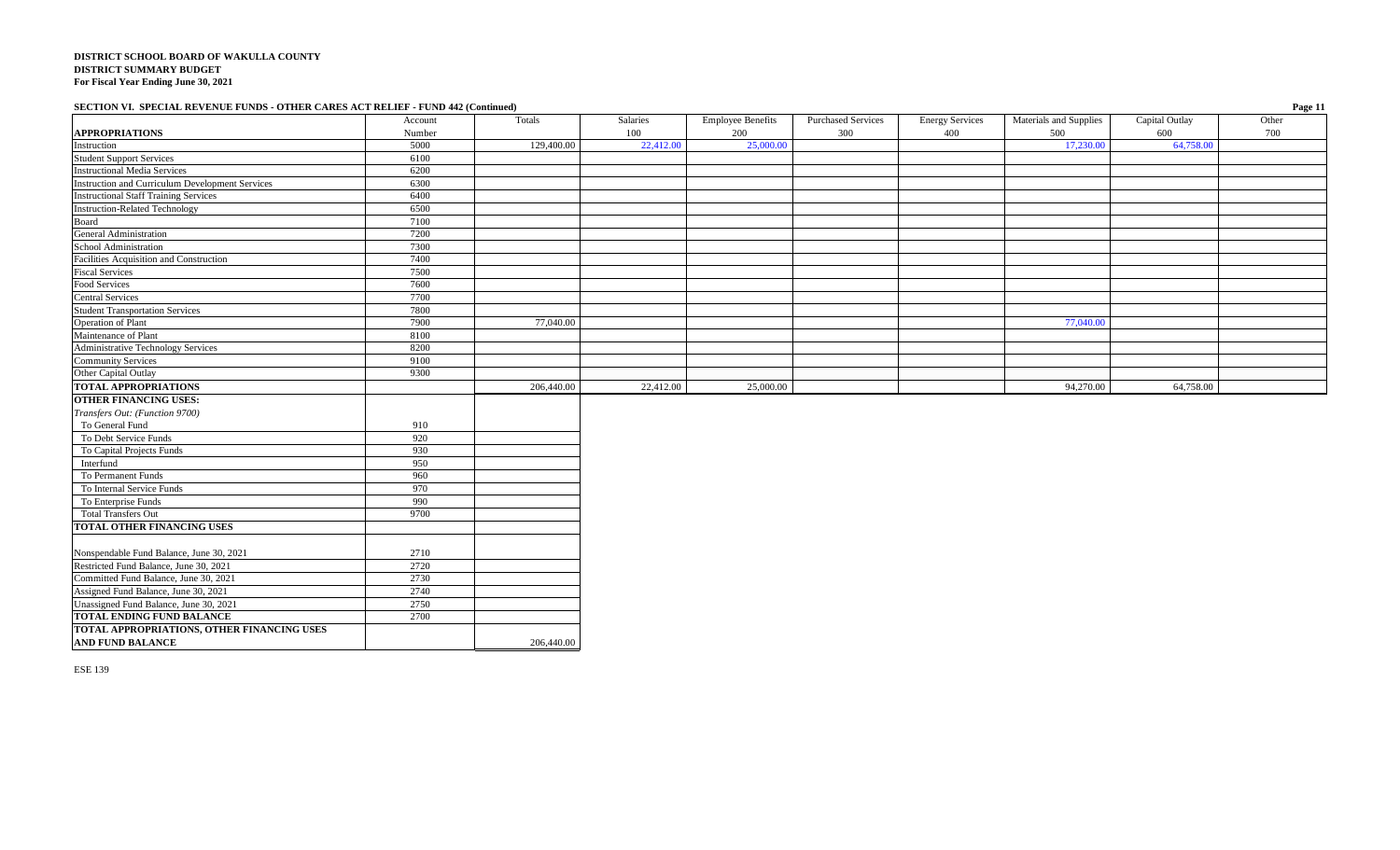| <b>SECTION VII. SPECIAL REVENUE FUNDS - MISCELLANEOUS - FUND 490</b>                |         | Page 12 |  |
|-------------------------------------------------------------------------------------|---------|---------|--|
|                                                                                     | Account |         |  |
| <b>ESTIMATED REVENUES</b>                                                           | Number  |         |  |
| FEDERAL THROUGH STATE AND LOCAL:                                                    |         |         |  |
| Federal Through Local                                                               | 3280    |         |  |
| Miscellaneous Federal Through State                                                 | 3299    |         |  |
| Total Federal Through State and Local                                               | 3200    |         |  |
| STATE:                                                                              |         |         |  |
| <b>Other Miscellaneous State Revenues</b>                                           | 3399    |         |  |
| <b>Total State</b>                                                                  | 3300    |         |  |
| LOCAL:                                                                              |         |         |  |
| <b>Investment Income</b>                                                            | 3430    |         |  |
| Gifts, Grants and Bequests                                                          | 3440    |         |  |
| <b>Other Miscellaneous Local Sources</b>                                            | 3495    |         |  |
| <b>Total Local</b>                                                                  | 3400    |         |  |
| <b>TOTAL ESTIMATED REVENUES</b>                                                     | 3000    |         |  |
| <b>OTHER FINANCING SOURCES</b>                                                      |         |         |  |
| Transfers In:                                                                       |         |         |  |
| From General Fund                                                                   | 3610    |         |  |
| From Debt Service Funds                                                             | 3620    |         |  |
| From Capital Projects Funds                                                         | 3630    |         |  |
| Interfund                                                                           | 3650    |         |  |
| <b>From Permanent Funds</b>                                                         | 3660    |         |  |
| From Internal Service Funds                                                         | 3670    |         |  |
| From Enterprise Funds                                                               | 3690    |         |  |
| <b>Total Transfers In</b>                                                           | 3600    |         |  |
| <b>TOTAL OTHER FINANCING SOURCES</b>                                                |         |         |  |
| Fund Balance, July 1, 2020                                                          | 2800    |         |  |
| <b>TOTAL ESTIMATED REVENUES, OTHER FINANCING</b><br><b>SOURCES AND FUND BALANCE</b> |         |         |  |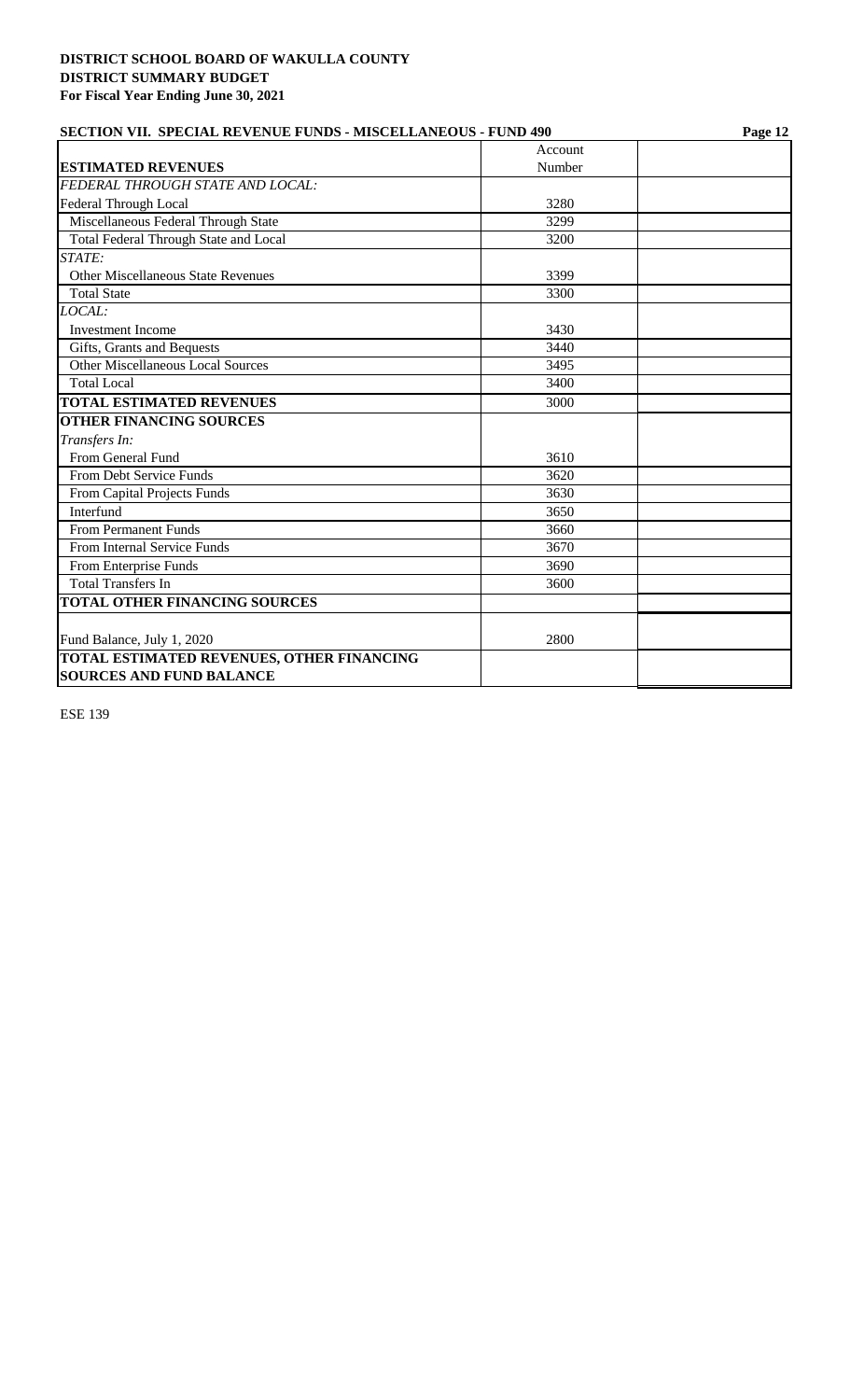**SECTION VII. SPECIAL REVENUE FUNDS - MISCELLANEOUS - FUND 490 (Continued) Page 13**

|                                                                       | Account | Totals | Salaries | <b>Employee Benefits</b> | <b>Purchased Services</b> | <b>Energy Services</b> | Materials and Supplies | Capital Outlay | Other |
|-----------------------------------------------------------------------|---------|--------|----------|--------------------------|---------------------------|------------------------|------------------------|----------------|-------|
| <b>APPROPRIATIONS</b>                                                 | Number  |        | 100      | 200                      | 300                       | 400                    | 500                    | 600            | 700   |
| Instruction                                                           | 5000    |        |          |                          |                           |                        |                        |                |       |
| <b>Student Support Services<br/>Instructional Media Services</b>      | 6100    |        |          |                          |                           |                        |                        |                |       |
|                                                                       | 6200    |        |          |                          |                           |                        |                        |                |       |
| <b>Instruction and Curriculum Development Services</b>                | 6300    |        |          |                          |                           |                        |                        |                |       |
| <b>Instructional Staff Training Services</b>                          | 6400    |        |          |                          |                           |                        |                        |                |       |
| <b>Instruction-Related Technology</b>                                 | 6500    |        |          |                          |                           |                        |                        |                |       |
| Board<br>General Administration                                       | 7100    |        |          |                          |                           |                        |                        |                |       |
|                                                                       | 7200    |        |          |                          |                           |                        |                        |                |       |
| School Administration                                                 | 7300    |        |          |                          |                           |                        |                        |                |       |
| Facilities Acquisition and Construction                               | 7400    |        |          |                          |                           |                        |                        |                |       |
| <b>Fiscal Services</b>                                                | 7500    |        |          |                          |                           |                        |                        |                |       |
| <b>Food Services</b>                                                  | 7600    |        |          |                          |                           |                        |                        |                |       |
| <b>Central Services</b>                                               | 7700    |        |          |                          |                           |                        |                        |                |       |
| <b>Student Transportation Services</b>                                | 7800    |        |          |                          |                           |                        |                        |                |       |
| Operation of Plant<br>Maintenance of Plant                            | 7900    |        |          |                          |                           |                        |                        |                |       |
|                                                                       | 8100    |        |          |                          |                           |                        |                        |                |       |
| <b>Administrative Technology Services</b>                             | 8200    |        |          |                          |                           |                        |                        |                |       |
| <b>Community Services</b>                                             | 9100    |        |          |                          |                           |                        |                        |                |       |
| Other Capital Outlay                                                  | 9300    |        |          |                          |                           |                        |                        |                |       |
| <b>TOTAL APPROPRIATIONS</b>                                           |         |        |          |                          |                           |                        |                        |                |       |
| <b>OTHER FINANCING USES:</b>                                          |         |        |          |                          |                           |                        |                        |                |       |
| Transfers Out: (Function 9700)                                        |         |        |          |                          |                           |                        |                        |                |       |
| To General Fund                                                       | 910     |        |          |                          |                           |                        |                        |                |       |
| To Debt Service Funds                                                 | 920     |        |          |                          |                           |                        |                        |                |       |
| To Capital Projects Funds                                             | 930     |        |          |                          |                           |                        |                        |                |       |
| Interfund                                                             | 950     |        |          |                          |                           |                        |                        |                |       |
| To Permanent Funds                                                    | 960     |        |          |                          |                           |                        |                        |                |       |
| To Internal Service Funds                                             | 970     |        |          |                          |                           |                        |                        |                |       |
| To Enterprise Funds                                                   | 990     |        |          |                          |                           |                        |                        |                |       |
| <b>Total Transfers Out</b>                                            | 9700    |        |          |                          |                           |                        |                        |                |       |
| <b>TOTAL OTHER FINANCING USES</b>                                     |         |        |          |                          |                           |                        |                        |                |       |
|                                                                       |         |        |          |                          |                           |                        |                        |                |       |
| Nonspendable Fund Balance, June 30, 2021                              | 2710    |        |          |                          |                           |                        |                        |                |       |
| Restricted Fund Balance, June 30, 2021                                | 2720    |        |          |                          |                           |                        |                        |                |       |
| Committed Fund Balance, June 30, 2021                                 | 2730    |        |          |                          |                           |                        |                        |                |       |
| Assigned Fund Balance, June 30, 2021                                  | 2740    |        |          |                          |                           |                        |                        |                |       |
| Unassigned Fund Balance, June 30, 2021                                | 2750    |        |          |                          |                           |                        |                        |                |       |
| <b>TOTAL ENDING FUND BALANCE</b>                                      | 2700    |        |          |                          |                           |                        |                        |                |       |
| TOTAL APPROPRIATIONS, OTHER FINANCING USES<br><b>AND FUND BALANCE</b> |         |        |          |                          |                           |                        |                        |                |       |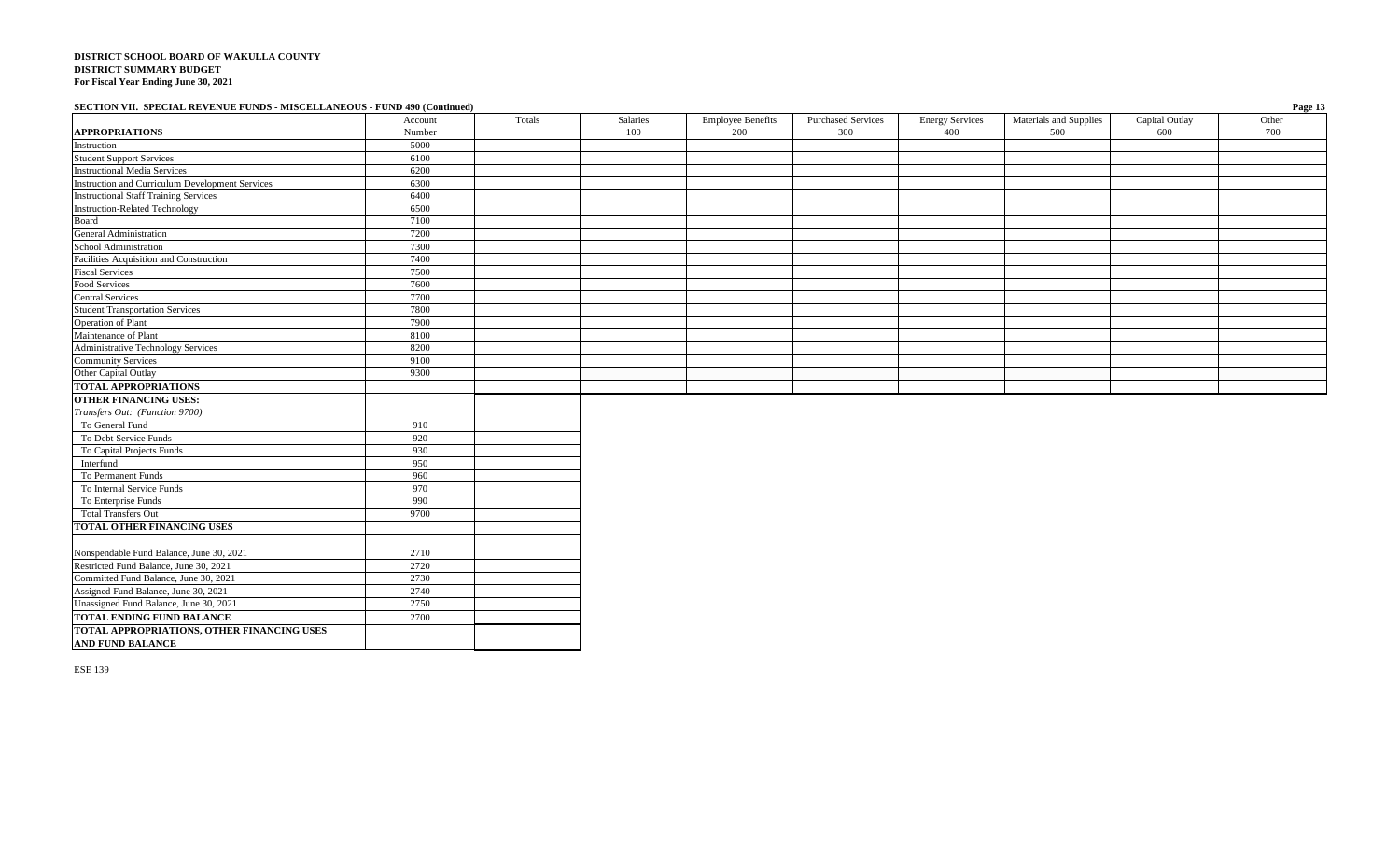| <b>SECTION VIII. DEBT SERVICE FUNDS</b>                                       |                   |        |                                  |                                    |                                                   |                                              |                                 |                              | Page 14                                              |
|-------------------------------------------------------------------------------|-------------------|--------|----------------------------------|------------------------------------|---------------------------------------------------|----------------------------------------------|---------------------------------|------------------------------|------------------------------------------------------|
| <b>ESTIMATED REVENUES</b>                                                     | Account<br>Number | Totals | 210<br>SBE/COBI<br><b>B</b> onds | 220<br>Special Act<br><b>Bonds</b> | 230<br>Sections 1011.14 &<br>1011.15, F.S., Loans | 240<br>Motor Vehicle<br><b>Revenue Bonds</b> | 250<br>District<br><b>Bonds</b> | 290<br>Other<br>Debt Service | 299<br><b>ARRA Economic</b><br>Stimulus Debt Service |
| <b>FEDERAL DIRECT SOURCES:</b>                                                |                   |        |                                  |                                    |                                                   |                                              |                                 |                              |                                                      |
| Miscellaneous Federal Direct                                                  | 3199              |        |                                  |                                    |                                                   |                                              |                                 |                              |                                                      |
| <b>Total Federal Direct Sources</b>                                           | 3100              |        |                                  |                                    |                                                   |                                              |                                 |                              |                                                      |
| FEDERAL THROUGH STATE AND LOCAL:                                              |                   |        |                                  |                                    |                                                   |                                              |                                 |                              |                                                      |
| Miscellaneous Federal Through State                                           | 3299              |        |                                  |                                    |                                                   |                                              |                                 |                              |                                                      |
| Total Federal Through State and Local                                         | 3200              |        |                                  |                                    |                                                   |                                              |                                 |                              |                                                      |
| STATE SOURCES:                                                                |                   |        |                                  |                                    |                                                   |                                              |                                 |                              |                                                      |
| CO&DS Withheld for SBE/COBI Bonds                                             | 3322              |        |                                  |                                    |                                                   |                                              |                                 |                              |                                                      |
| SBE/COBI Bond Interest                                                        | 3326              |        |                                  |                                    |                                                   |                                              |                                 |                              |                                                      |
| Sales Tax Distribution (s. 212.20(6)(d)6.a., F.S.)                            | 3341              |        |                                  |                                    |                                                   |                                              |                                 |                              |                                                      |
| <b>Total State Sources</b>                                                    | 3300              |        |                                  |                                    |                                                   |                                              |                                 |                              |                                                      |
| <b>LOCAL SOURCES:</b>                                                         |                   |        |                                  |                                    |                                                   |                                              |                                 |                              |                                                      |
| <b>District Debt Service Taxes</b>                                            | 3412              |        |                                  |                                    |                                                   |                                              |                                 |                              |                                                      |
| <b>County Local Sales Tax</b>                                                 | 3418              |        |                                  |                                    |                                                   |                                              |                                 |                              |                                                      |
| School District Local Sales Tax                                               | 3419              |        |                                  |                                    |                                                   |                                              |                                 |                              |                                                      |
| <b>Tax Redemptions</b>                                                        | 3421              |        |                                  |                                    |                                                   |                                              |                                 |                              |                                                      |
| <b>Excess Fees</b>                                                            | 3423              |        |                                  |                                    |                                                   |                                              |                                 |                              |                                                      |
| Investment Income                                                             | 3430              |        |                                  |                                    |                                                   |                                              |                                 |                              |                                                      |
| Gifts, Grants and Bequests                                                    | 3440              |        |                                  |                                    |                                                   |                                              |                                 |                              |                                                      |
| Other Miscellaneous Local Sources                                             | 3495              |        |                                  |                                    |                                                   |                                              |                                 |                              |                                                      |
| <b>Total Local Sources</b>                                                    | 3400              |        |                                  |                                    |                                                   |                                              |                                 |                              |                                                      |
| TOTAL ESTIMATED REVENUES                                                      |                   |        |                                  |                                    |                                                   |                                              |                                 |                              |                                                      |
| <b>OTHER FINANCING SOURCES:</b>                                               |                   |        |                                  |                                    |                                                   |                                              |                                 |                              |                                                      |
| <b>Issuance of Bonds</b>                                                      | 3710              |        |                                  |                                    |                                                   |                                              |                                 |                              |                                                      |
| Loans                                                                         | 3720              |        |                                  |                                    |                                                   |                                              |                                 |                              |                                                      |
| Proceeds of Lease-Purchase Agreements                                         | 3750              |        |                                  |                                    |                                                   |                                              |                                 |                              |                                                      |
| Premium on Long-term Debt                                                     | 3790              |        |                                  |                                    |                                                   |                                              |                                 |                              |                                                      |
| Transfers In:                                                                 |                   |        |                                  |                                    |                                                   |                                              |                                 |                              |                                                      |
| From General Fund                                                             | 3610              |        |                                  |                                    |                                                   |                                              |                                 |                              |                                                      |
| From Capital Projects Funds                                                   | 3630              |        |                                  |                                    |                                                   |                                              |                                 |                              |                                                      |
| From Special Revenue Funds                                                    | 3640              |        |                                  |                                    |                                                   |                                              |                                 |                              |                                                      |
| Interfund (Debt Service Only)                                                 | 3650              |        |                                  |                                    |                                                   |                                              |                                 |                              |                                                      |
| From Permanent Funds                                                          | 3660              |        |                                  |                                    |                                                   |                                              |                                 |                              |                                                      |
| From Internal Service Funds                                                   | 3670              |        |                                  |                                    |                                                   |                                              |                                 |                              |                                                      |
| From Enterprise Funds                                                         | 3690              |        |                                  |                                    |                                                   |                                              |                                 |                              |                                                      |
| Total Transfers In                                                            | 3600              |        |                                  |                                    |                                                   |                                              |                                 |                              |                                                      |
| TOTAL OTHER FINANCING SOURCES                                                 |                   |        |                                  |                                    |                                                   |                                              |                                 |                              |                                                      |
|                                                                               |                   |        |                                  |                                    |                                                   |                                              |                                 |                              |                                                      |
| Fund Balance, July 1, 2020                                                    | 2800              |        |                                  |                                    |                                                   |                                              |                                 |                              |                                                      |
| TOTAL ESTIMATED REVENUES, OTHER FINANCING<br><b>SOURCES AND FUND BALANCES</b> |                   |        |                                  |                                    |                                                   |                                              |                                 |                              |                                                      |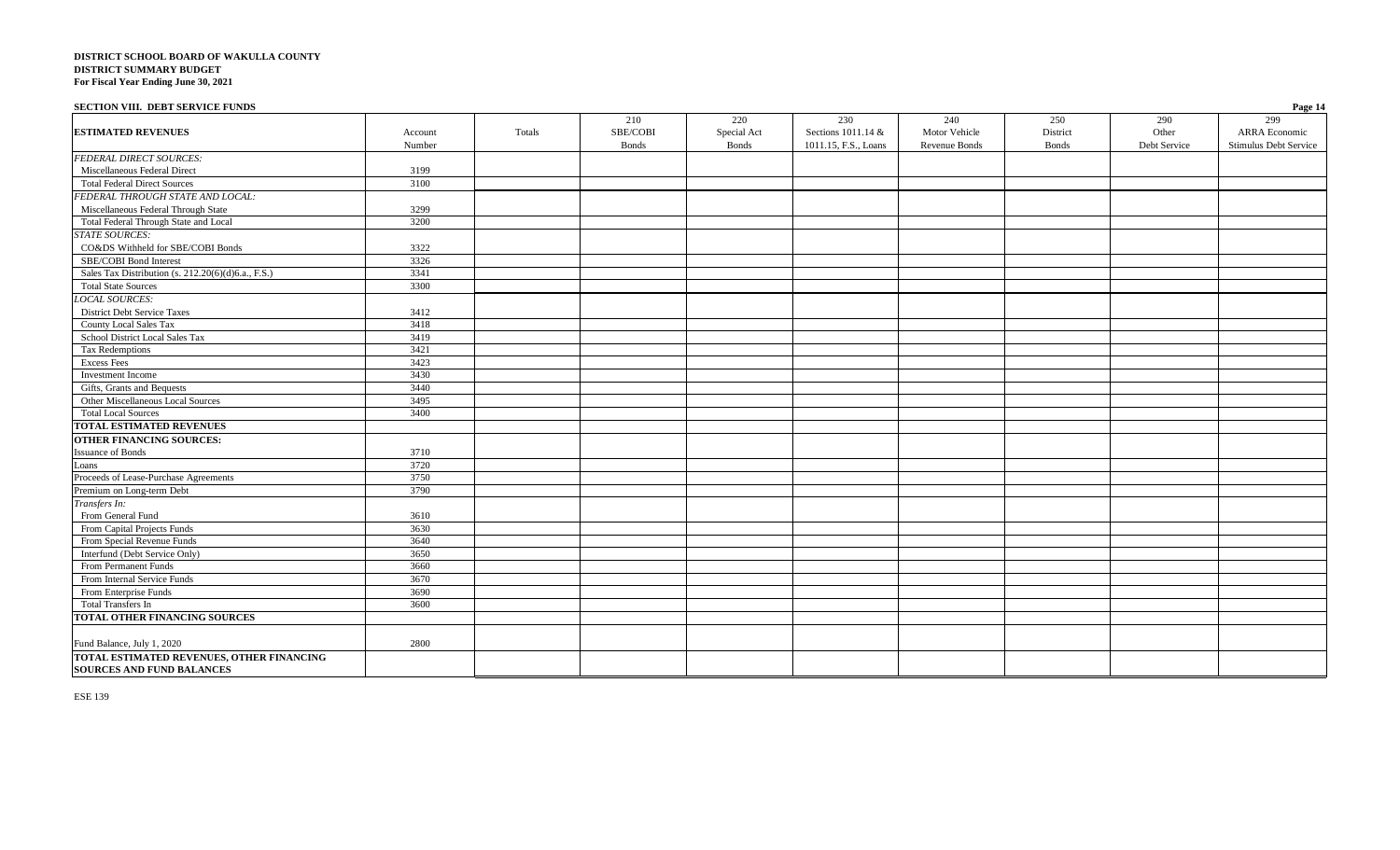| <b>SECTION VIII. DEBT SERVICE FUNDS (Continued)</b> |         |        |              |             |                      |                      |              |              | Page 15               |
|-----------------------------------------------------|---------|--------|--------------|-------------|----------------------|----------------------|--------------|--------------|-----------------------|
|                                                     |         |        | 210          | 220         | 230                  | 240                  | 250          | 290          | 299                   |
| <b>APPROPRIATIONS</b>                               | Account | Totals | SBE/COBI     | Special Act | Sections 1011.14 &   | Motor Vehicle        | District     | Other        | <b>ARRA</b> Economic  |
|                                                     | Number  |        | <b>Bonds</b> | Bonds       | 1011.15, F.S., Loans | <b>Revenue Bonds</b> | <b>Bonds</b> | Debt Service | Stimulus Debt Service |
| Debt Service: (Function 9200)                       |         |        |              |             |                      |                      |              |              |                       |
| Redemption of Principal                             | 710     |        |              |             |                      |                      |              |              |                       |
| Interest                                            | 720     |        |              |             |                      |                      |              |              |                       |
| Dues and Fees                                       | 730     |        |              |             |                      |                      |              |              |                       |
| Other Debt Service                                  | 791     |        |              |             |                      |                      |              |              |                       |
| <b>TOTAL APPROPRIATIONS</b>                         | 9200    |        |              |             |                      |                      |              |              |                       |
| <b>OTHER FINANCING USES:</b>                        |         |        |              |             |                      |                      |              |              |                       |
| Payments to Refunding Escrow Agent (Function 9299)  | 760     |        |              |             |                      |                      |              |              |                       |
| Transfers Out: (Function 9700)                      |         |        |              |             |                      |                      |              |              |                       |
| To General Fund                                     | 910     |        |              |             |                      |                      |              |              |                       |
| To Capital Projects Funds                           | 930     |        |              |             |                      |                      |              |              |                       |
| To Special Revenue Funds                            | 940     |        |              |             |                      |                      |              |              |                       |
| Interfund (Debt Service Only)                       | 950     |        |              |             |                      |                      |              |              |                       |
| To Permanent Funds                                  | 960     |        |              |             |                      |                      |              |              |                       |
| To Internal Service Funds                           | 970     |        |              |             |                      |                      |              |              |                       |
| To Enterprise Funds                                 | 990     |        |              |             |                      |                      |              |              |                       |
| <b>Total Transfers Out</b>                          | 9700    |        |              |             |                      |                      |              |              |                       |
| TOTAL OTHER FINANCING USES                          |         |        |              |             |                      |                      |              |              |                       |
|                                                     |         |        |              |             |                      |                      |              |              |                       |
| Nonspendable Fund Balance, June 30, 2021            | 2710    |        |              |             |                      |                      |              |              |                       |
| Restricted Fund Balance, June 30, 2021              | 2720    |        |              |             |                      |                      |              |              |                       |
| Committed Fund Balance, June 30, 2021               | 2730    |        |              |             |                      |                      |              |              |                       |
| Assigned Fund Balance, June 30, 2021                | 2740    |        |              |             |                      |                      |              |              |                       |
| Unassigned Fund Balance, June 30, 2021              | 2750    |        |              |             |                      |                      |              |              |                       |
| <b>TOTAL ENDING FUND BALANCES</b>                   | 2700    |        |              |             |                      |                      |              |              |                       |
| TOTAL APPROPRIATIONS, OTHER FINANCING USES          |         |        |              |             |                      |                      |              |              |                       |
| <b>AND FUND BALANCES</b>                            |         |        |              |             |                      |                      |              |              |                       |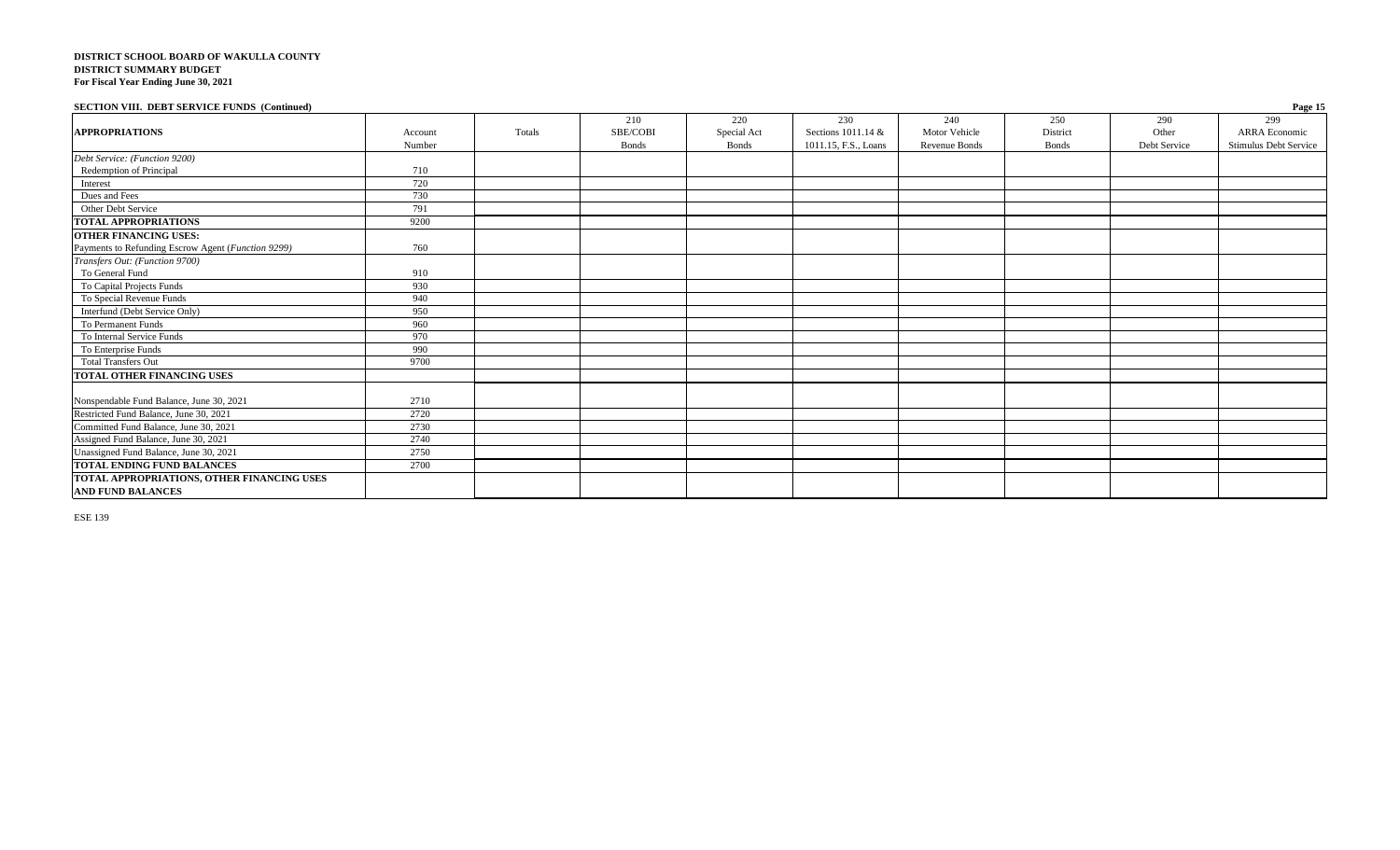| SECTION IX. CAPITAL PROJECTS FUNDS                  |         |              |                    |              |                    |                         |              |                |                           |             |              | Page 16                 |
|-----------------------------------------------------|---------|--------------|--------------------|--------------|--------------------|-------------------------|--------------|----------------|---------------------------|-------------|--------------|-------------------------|
|                                                     |         |              | 310                | 320          | 330                | 340                     | 350          | 360            | 370                       | 380         | 390          | 399                     |
|                                                     | Account | Totals       | Capital Outlay     | Special      | Sections 1011.14 & | <b>Public Education</b> | District     | Capital Outlay | Nonvoted Capital          | Voted       | Other        | ARRA                    |
| <b>ESTIMATED REVENUES</b>                           | Number  |              | <b>Bond Issues</b> | Act          | 1011.15, F.S.,     | Capital Outlay          | <b>Bonds</b> | and            | Improvement               | Capital     | Capital      | Economic Stimulus       |
|                                                     |         |              | (COBI)             | <b>Bonds</b> | Loans              | (PECO)                  |              | Debt Service   | Section 1011.71(2), F.S.) | Improvement | Projects     | <b>Capital Projects</b> |
| <b>FEDERAL DIRECT SOURCES:</b>                      |         |              |                    |              |                    |                         |              |                |                           |             |              |                         |
| Miscellaneous Federal Direct                        | 3199    |              |                    |              |                    |                         |              |                |                           |             |              |                         |
| <b>Total Federal Direct Sources</b>                 | 3100    |              |                    |              |                    |                         |              |                |                           |             |              |                         |
| FEDERAL THROUGH STATE AND LOCAL:                    |         |              |                    |              |                    |                         |              |                |                           |             |              |                         |
| Miscellaneous Federal Through State                 | 3299    |              |                    |              |                    |                         |              |                |                           |             |              |                         |
| Total Federal Through State and Local               | 3200    |              |                    |              |                    |                         |              |                |                           |             |              |                         |
| <b>STATE SOURCES:</b>                               |         |              |                    |              |                    |                         |              |                |                           |             |              |                         |
| CO&DS Distributed                                   | 3321    | 180,000.00   |                    |              |                    |                         |              | 180,000.00     |                           |             |              |                         |
| Interest on Undistributed CO&DS                     | 3325    |              |                    |              |                    |                         |              |                |                           |             |              |                         |
| Sales Tax Distribution (s. 212.20(6)(d)6.a., F.S.)  | 3341    | 247,250.00   |                    |              |                    |                         |              |                |                           |             | 247,250.00   |                         |
| State Through Local                                 | 3380    |              |                    |              |                    |                         |              |                |                           |             |              |                         |
| Public Education Capital Outlay (PECO)              | 3391    |              |                    |              |                    |                         |              |                |                           |             |              |                         |
| <b>Classrooms First Program</b>                     | 3392    |              |                    |              |                    |                         |              |                |                           |             |              |                         |
| SMART Schools Small County Assistance Program       | 3395    |              |                    |              |                    |                         |              |                |                           |             |              |                         |
| Class Size Reduction Capital Outlay                 | 3396    |              |                    |              |                    |                         |              |                |                           |             |              |                         |
| Charter School Capital Outlay Funding               | 3397    | 65,299.00    |                    |              |                    |                         |              |                |                           |             | 65,299.00    |                         |
| Other Miscellaneous State Revenues                  | 3399    | 2,095,972.30 |                    |              |                    |                         |              |                |                           |             | 2,095,972.30 |                         |
| <b>Total State Sources</b>                          | 3300    | 2,588,521.30 |                    |              |                    |                         |              | 180,000.00     |                           |             | 2,408,521.30 |                         |
| LOCAL SOURCES:                                      |         |              |                    |              |                    |                         |              |                |                           |             |              |                         |
| District Local Capital Improvement Tax              | 3413    | 2,278,933.13 |                    |              |                    |                         |              |                | 2,278,933.13              |             |              |                         |
| County Local Sales Tax                              | 3418    |              |                    |              |                    |                         |              |                |                           |             |              |                         |
| School District Local Sales Tax                     | 3419    |              |                    |              |                    |                         |              |                |                           |             |              |                         |
| Tax Redemptions                                     | 3421    |              |                    |              |                    |                         |              |                |                           |             |              |                         |
| Investment Income                                   | 3430    |              |                    |              |                    |                         |              |                |                           |             |              |                         |
| Gifts, Grants and Bequests                          | 3440    |              |                    |              |                    |                         |              |                |                           |             |              |                         |
| Miscellaneous Local Sources                         | 3490    |              |                    |              |                    |                         |              |                |                           |             |              |                         |
| <b>Impact Fees</b>                                  | 3496    |              |                    |              |                    |                         |              |                |                           |             |              |                         |
| Refunds of Prior Year's Expenditures                | 3497    |              |                    |              |                    |                         |              |                |                           |             |              |                         |
| <b>Total Local Sources</b>                          | 3400    | 2,278,933.13 |                    |              |                    |                         |              |                | 2,278,933.13              |             |              |                         |
| TOTAL ESTIMATED REVENUES                            |         | 4,867,454.43 |                    |              |                    |                         |              | 180,000,00     | 2,278,933.13              |             | 2,408,521.30 |                         |
| <b>OTHER FINANCING SOURCES</b>                      |         |              |                    |              |                    |                         |              |                |                           |             |              |                         |
| <b>Issuance of Bonds</b>                            | 3710    |              |                    |              |                    |                         |              |                |                           |             |              |                         |
| Loans                                               | 3720    |              |                    |              |                    |                         |              |                |                           |             |              |                         |
| Sale of Capital Assets                              | 3730    |              |                    |              |                    |                         |              |                |                           |             |              |                         |
| <b>Loss Recoveries</b>                              | 3740    |              |                    |              |                    |                         |              |                |                           |             |              |                         |
| Proceeds of Lease-Purchase Agreements               | 3750    |              |                    |              |                    |                         |              |                |                           |             |              |                         |
| Proceeds from Special Facility Construction Account | 3770    |              |                    |              |                    |                         |              |                |                           |             |              |                         |
| Transfers In:                                       |         |              |                    |              |                    |                         |              |                |                           |             |              |                         |
| From General Fund                                   | 3610    |              |                    |              |                    |                         |              |                |                           |             |              |                         |
| From Debt Service Funds                             | 3620    |              |                    |              |                    |                         |              |                |                           |             |              |                         |
| From Special Revenue Funds                          | 3640    |              |                    |              |                    |                         |              |                |                           |             |              |                         |
| Interfund (Capital Projects Only)                   | 3650    |              |                    |              |                    |                         |              |                |                           |             |              |                         |
| From Permanent Funds                                | 3660    |              |                    |              |                    |                         |              |                |                           |             |              |                         |
| From Internal Service Funds                         | 3670    |              |                    |              |                    |                         |              |                |                           |             |              |                         |
| From Enterprise Funds                               | 3690    |              |                    |              |                    |                         |              |                |                           |             |              |                         |
| Total Transfers In                                  | 3600    |              |                    |              |                    |                         |              |                |                           |             |              |                         |
| <b>TOTAL OTHER FINANCING SOURCES</b>                |         |              |                    |              |                    |                         |              |                |                           |             |              |                         |
| Fund Balance, July 1, 2020                          | 2800    | 1,285,936.40 |                    |              | 20,777.3           |                         |              | 187, 178.4     | 550,154.23                |             | 527,826.31   |                         |
| TOTAL ESTIMATED REVENUES, OTHER                     |         |              |                    |              |                    |                         |              |                |                           |             |              |                         |
| FINANCING SOURCES AND FUND BALANCES                 |         | 6.153.390.83 |                    |              | 20,777.39          |                         |              | 367,178.47     | 2,829,087.36              |             | 2.936,347.61 |                         |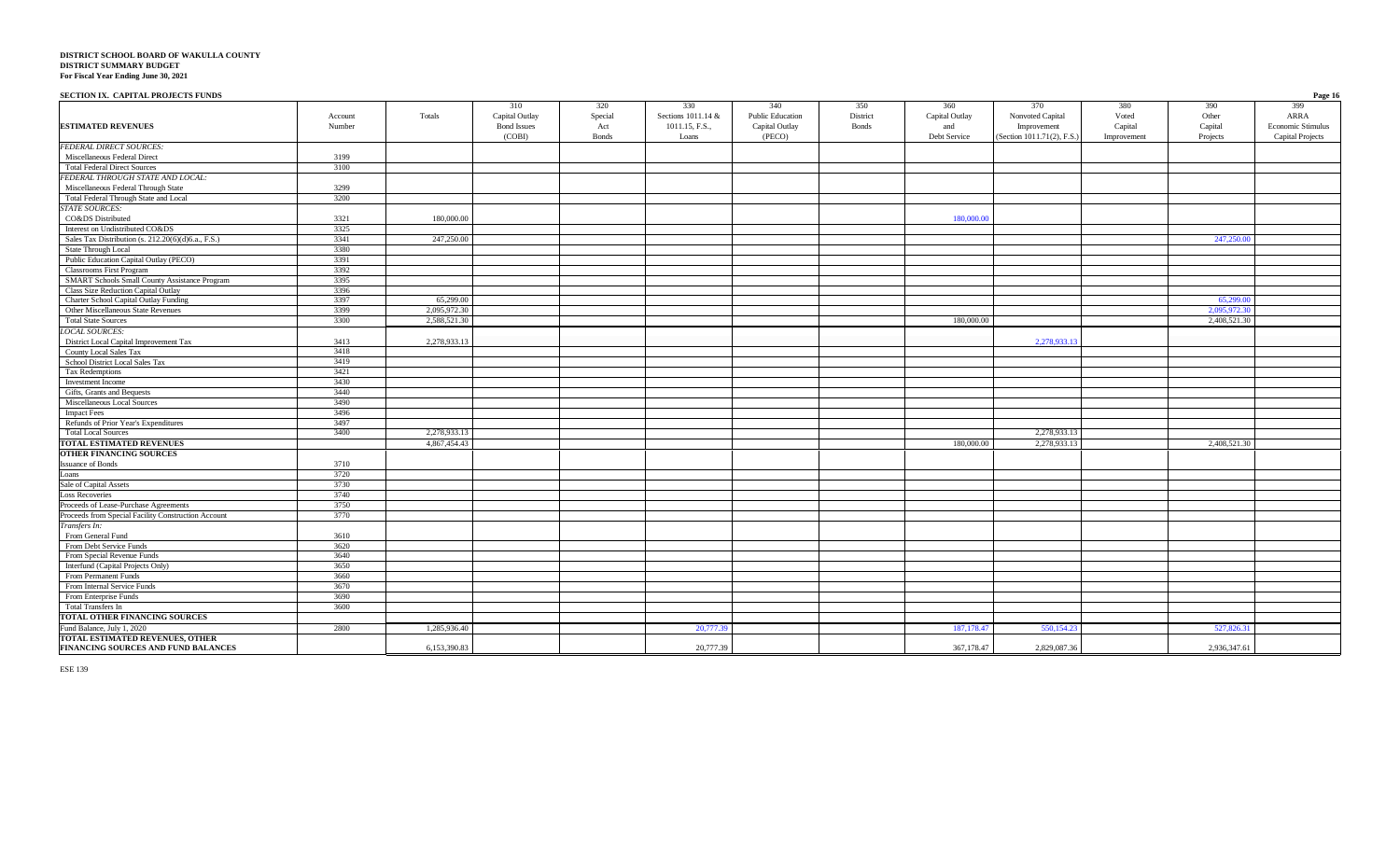| SECTION IX. CAPITAL PROJECTS FUNDS (Continued) |                   |              |                                                       |                                        |                                                      |                                                     |                                 |                                              |                                                                      |                                        |                                     | Page 17                                                     |
|------------------------------------------------|-------------------|--------------|-------------------------------------------------------|----------------------------------------|------------------------------------------------------|-----------------------------------------------------|---------------------------------|----------------------------------------------|----------------------------------------------------------------------|----------------------------------------|-------------------------------------|-------------------------------------------------------------|
| <b>APPROPRIATIONS</b>                          | Account<br>Number | Totals       | 310<br>Capital Outlay<br><b>Bond Issues</b><br>(COBI) | 320<br>Special<br>Act<br><b>B</b> onds | 330<br>Sections 1011.14 &<br>1011.15, F.S.,<br>Loans | 340<br>Public Education<br>Capital Outlay<br>(PECO) | 350<br>District<br><b>Bonds</b> | 360<br>Capital Outlay<br>and<br>Debt Service | 370<br>Nonvoted Capital<br>Improvement<br>(Section 1011.71(2), F.S.) | 380<br>Voted<br>Capital<br>Improvement | 390<br>Other<br>Capital<br>Projects | 399<br>ARRA<br><b>Economic Stimulus</b><br>Capital Projects |
| Appropriations: (Functions 7400/9200)          |                   |              |                                                       |                                        |                                                      |                                                     |                                 |                                              |                                                                      |                                        |                                     |                                                             |
| Library Books (New Libraries)                  | 610               |              |                                                       |                                        |                                                      |                                                     |                                 |                                              |                                                                      |                                        |                                     |                                                             |
| <b>Audiovisual Materials</b>                   | 620               |              |                                                       |                                        |                                                      |                                                     |                                 |                                              |                                                                      |                                        |                                     |                                                             |
| Buildings and Fixed Equipment                  | 630               | 2,764,612.31 |                                                       |                                        |                                                      |                                                     |                                 |                                              | 567,271.23                                                           |                                        | 2,197,341.08                        |                                                             |
| Furniture, Fixtures and Equipment              | 640               |              |                                                       |                                        |                                                      |                                                     |                                 |                                              |                                                                      |                                        |                                     |                                                             |
| Motor Vehicles (Including Buses)               | 650               |              |                                                       |                                        |                                                      |                                                     |                                 |                                              |                                                                      |                                        |                                     |                                                             |
| Land                                           | 660               |              |                                                       |                                        |                                                      |                                                     |                                 |                                              |                                                                      |                                        |                                     |                                                             |
| Improvements Other Than Buildings              | 670               |              |                                                       |                                        |                                                      |                                                     |                                 |                                              |                                                                      |                                        |                                     |                                                             |
| Remodeling and Renovations                     | 680               | 1,680,995.40 |                                                       |                                        |                                                      |                                                     |                                 | 367,178.4                                    | 1,028,737.00                                                         |                                        | 285,079.93                          |                                                             |
| Computer Software                              | 690               |              |                                                       |                                        |                                                      |                                                     |                                 |                                              |                                                                      |                                        |                                     |                                                             |
| Charter School Local Capital Improvement       | 793               |              |                                                       |                                        |                                                      |                                                     |                                 |                                              |                                                                      |                                        |                                     |                                                             |
| Charter School Capital Outlay Sales Tax        | 795               |              |                                                       |                                        |                                                      |                                                     |                                 |                                              |                                                                      |                                        |                                     |                                                             |
| Redemption of Principal                        | 710               | 180,000.00   |                                                       |                                        |                                                      |                                                     |                                 |                                              | 180,000,00                                                           |                                        |                                     |                                                             |
| Interest                                       | 720               | 20,130.00    |                                                       |                                        |                                                      |                                                     |                                 |                                              | 20,130.00                                                            |                                        |                                     |                                                             |
| Dues and Fees                                  | 730               |              |                                                       |                                        |                                                      |                                                     |                                 |                                              |                                                                      |                                        |                                     |                                                             |
| <b>TOTAL APPROPRIATIONS</b>                    |                   | 4,645,737.71 |                                                       |                                        |                                                      |                                                     |                                 | 367,178.47                                   | 1,796,138.23                                                         |                                        | 2,482,421.01                        |                                                             |
| <b>OTHER FINANCING USES:</b>                   |                   |              |                                                       |                                        |                                                      |                                                     |                                 |                                              |                                                                      |                                        |                                     |                                                             |
| Transfers Out: (Function 9700)                 |                   |              |                                                       |                                        |                                                      |                                                     |                                 |                                              |                                                                      |                                        |                                     |                                                             |
| To General Fund                                | 910               | 1,122,831.61 |                                                       |                                        |                                                      |                                                     |                                 |                                              | 1,032,949.13                                                         |                                        | 89,882.48                           |                                                             |
| To Debt Service Funds                          | 920               |              |                                                       |                                        |                                                      |                                                     |                                 |                                              |                                                                      |                                        |                                     |                                                             |
| To Special Revenue Funds                       | 940               |              |                                                       |                                        |                                                      |                                                     |                                 |                                              |                                                                      |                                        |                                     |                                                             |
| Interfund (Capital Projects Only)              | 950               |              |                                                       |                                        |                                                      |                                                     |                                 |                                              |                                                                      |                                        |                                     |                                                             |
| To Permanent Funds                             | 960               |              |                                                       |                                        |                                                      |                                                     |                                 |                                              |                                                                      |                                        |                                     |                                                             |
| To Internal Service Funds                      | 970               |              |                                                       |                                        |                                                      |                                                     |                                 |                                              |                                                                      |                                        |                                     |                                                             |
| To Enterprise Funds                            | 990               |              |                                                       |                                        |                                                      |                                                     |                                 |                                              |                                                                      |                                        |                                     |                                                             |
| <b>Total Transfers Out</b>                     | 9700              | 1,122,831.61 |                                                       |                                        |                                                      |                                                     |                                 |                                              | 1,032,949.13                                                         |                                        | 89,882.48                           |                                                             |
| TOTAL OTHER FINANCING USES                     |                   | 1,122,831.61 |                                                       |                                        |                                                      |                                                     |                                 |                                              | 1,032,949.13                                                         |                                        | 89.882.48                           |                                                             |
| Nonspendable Fund Balance, June 30, 2021       | 2710              |              |                                                       |                                        |                                                      |                                                     |                                 |                                              |                                                                      |                                        |                                     |                                                             |
| Restricted Fund Balance, June 30, 2021         | 2720              | 23,159.99    |                                                       |                                        | 20,777.39                                            |                                                     |                                 |                                              |                                                                      |                                        | 2,382.60                            |                                                             |
| Committed Fund Balance, June 30, 2021          | 2730              |              |                                                       |                                        |                                                      |                                                     |                                 |                                              |                                                                      |                                        |                                     |                                                             |
| Assigned Fund Balance, June 30, 2021           | 2740              | 361,661.52   |                                                       |                                        |                                                      |                                                     |                                 |                                              |                                                                      |                                        | 361,661.52                          |                                                             |
| Unassigned Fund Balance, June 30, 2021         | 2750              |              |                                                       |                                        |                                                      |                                                     |                                 |                                              |                                                                      |                                        |                                     |                                                             |
| <b>TOTAL ENDING FUND BALANCES</b>              | 2700              | 384,821.51   |                                                       |                                        | 20,777.39                                            |                                                     |                                 |                                              |                                                                      |                                        | 364,044.12                          |                                                             |
| TOTAL APPROPRIATIONS, OTHER FINANCING USES     |                   |              |                                                       |                                        |                                                      |                                                     |                                 |                                              |                                                                      |                                        |                                     |                                                             |
| <b>AND FUND BALANCES</b>                       |                   | 6.153.390.83 |                                                       |                                        | 20,777.39                                            |                                                     |                                 | 367,178.47                                   | 2,829,087.36                                                         |                                        | 2.936,347.61                        |                                                             |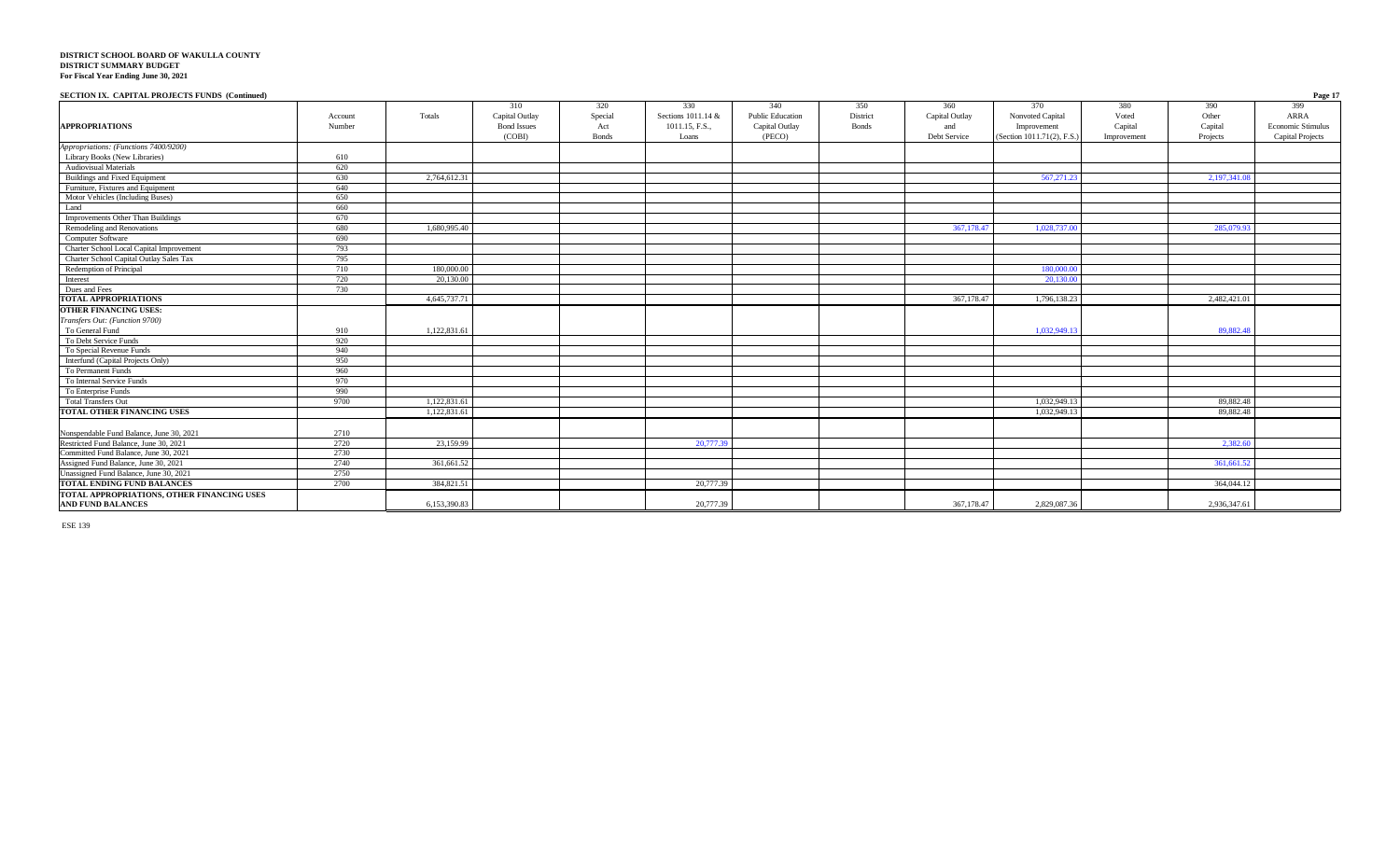### **SECTION X. PERMANENT FUNDS - FUND 000** Page 18

|                                           | Account |  |
|-------------------------------------------|---------|--|
| <b>ESTIMATED REVENUES</b>                 | Number  |  |
| <b>Federal Direct</b>                     | 3100    |  |
| Federal Through State and Local           | 3200    |  |
| <b>State Sources</b>                      | 3300    |  |
| <b>Local Sources</b>                      | 3400    |  |
| <b>TOTAL ESTIMATED REVENUES</b>           |         |  |
| <b>OTHER FINANCING SOURCES:</b>           |         |  |
| Sale of Capital Assets                    | 3730    |  |
| <b>Loss Recoveries</b>                    | 3740    |  |
| Transfers In:                             |         |  |
| From General Fund                         | 3610    |  |
| From Debt Service Funds                   | 3620    |  |
| From Capital Projects Funds               | 3630    |  |
| From Special Revenue Funds                | 3640    |  |
| From Internal Service Funds               | 3670    |  |
| From Enterprise Funds                     | 3690    |  |
| <b>Total Transfers In</b>                 | 3600    |  |
| <b>TOTAL OTHER FINANCING SOURCES</b>      |         |  |
| Fund Balance, July 1, 2020                | 2800    |  |
| <b>TOTAL ESTIMATED REVENUES, OTHER</b>    |         |  |
| <b>FINANCING SOURCES AND FUND BALANCE</b> |         |  |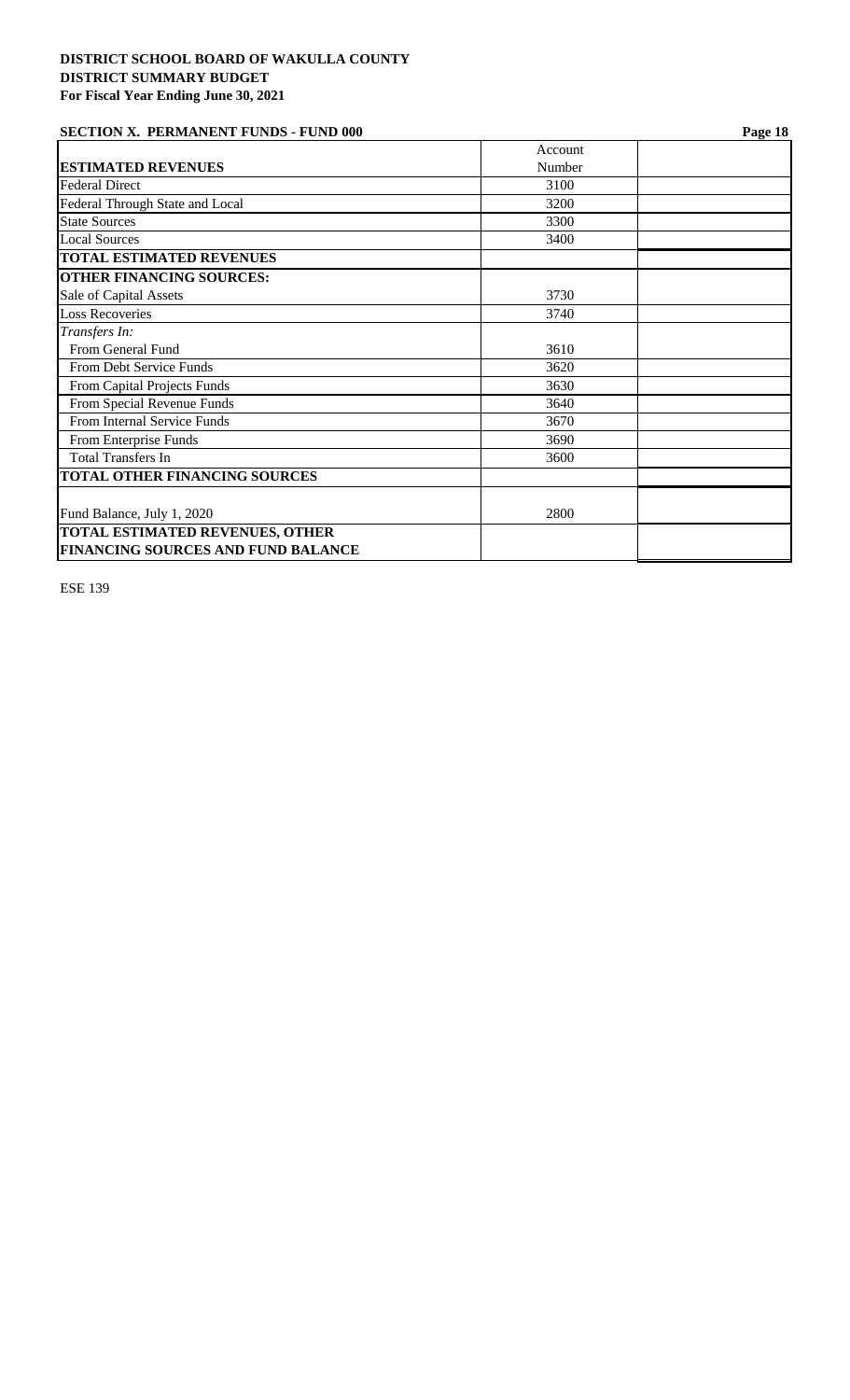#### **SECTION X. PERMANENT FUNDS - FUND 000 (Continued) Page 19**

|                                                                                                                          | Account | Totals | Salaries | <b>Employee Benefits</b> | <b>Purchased Services</b> | <b>Energy Services</b> | Materials and Supplies | Capital Outlay | Other |
|--------------------------------------------------------------------------------------------------------------------------|---------|--------|----------|--------------------------|---------------------------|------------------------|------------------------|----------------|-------|
| <b>APPROPRIATIONS</b>                                                                                                    | Number  |        | 100      | 200                      | 300                       | 400                    | 500                    | 600            | 700   |
| Instruction                                                                                                              | 5000    |        |          |                          |                           |                        |                        |                |       |
| <b>Student Support Services</b>                                                                                          | 6100    |        |          |                          |                           |                        |                        |                |       |
|                                                                                                                          | 6200    |        |          |                          |                           |                        |                        |                |       |
| Instructional Media Services<br>Instruction and Curriculum Development Services<br>Instructional Staff Training Services | 6300    |        |          |                          |                           |                        |                        |                |       |
|                                                                                                                          | 6400    |        |          |                          |                           |                        |                        |                |       |
| <b>Instruction-Related Technology</b>                                                                                    | 6500    |        |          |                          |                           |                        |                        |                |       |
| Board                                                                                                                    | 7100    |        |          |                          |                           |                        |                        |                |       |
|                                                                                                                          | 7200    |        |          |                          |                           |                        |                        |                |       |
| General Administration<br>School Administration                                                                          | 7300    |        |          |                          |                           |                        |                        |                |       |
| Facilities Acquisition and Construction                                                                                  | 7400    |        |          |                          |                           |                        |                        |                |       |
| Fiscal Services                                                                                                          | 7500    |        |          |                          |                           |                        |                        |                |       |
| <b>Central Services</b>                                                                                                  | 7700    |        |          |                          |                           |                        |                        |                |       |
| <b>Student Transportation Services</b>                                                                                   | 7800    |        |          |                          |                           |                        |                        |                |       |
| Operation of Plant<br>Maintenance of Plant                                                                               | 7900    |        |          |                          |                           |                        |                        |                |       |
|                                                                                                                          | 8100    |        |          |                          |                           |                        |                        |                |       |
| <b>Administrative Technology Services</b>                                                                                | 8200    |        |          |                          |                           |                        |                        |                |       |
| <b>Community Services</b>                                                                                                | 9100    |        |          |                          |                           |                        |                        |                |       |
| Debt Service                                                                                                             | 9200    |        |          |                          |                           |                        |                        |                |       |
| Other Capital Outlay                                                                                                     | 9300    |        |          |                          |                           |                        |                        |                |       |
| <b>TOTAL APPROPRIATIONS</b>                                                                                              |         |        |          |                          |                           |                        |                        |                |       |
| <b>OTHER FINANCING USES:</b>                                                                                             |         |        |          |                          |                           |                        |                        |                |       |
| Transfers Out: (Function 9700)                                                                                           |         |        |          |                          |                           |                        |                        |                |       |
| To General Fund                                                                                                          | 910     |        |          |                          |                           |                        |                        |                |       |
| To Debt Service Funds                                                                                                    | 920     |        |          |                          |                           |                        |                        |                |       |
| To Capital Projects Funds                                                                                                | 930     |        |          |                          |                           |                        |                        |                |       |
| To Special Revenue Funds                                                                                                 | 940     |        |          |                          |                           |                        |                        |                |       |
| To Internal Service Funds                                                                                                | 970     |        |          |                          |                           |                        |                        |                |       |
| To Enterprise Funds                                                                                                      | 990     |        |          |                          |                           |                        |                        |                |       |
| Total Transfers Out                                                                                                      | 9700    |        |          |                          |                           |                        |                        |                |       |
| TOTAL OTHER FINANCING USES                                                                                               |         |        |          |                          |                           |                        |                        |                |       |
|                                                                                                                          |         |        |          |                          |                           |                        |                        |                |       |
|                                                                                                                          | 2710    |        |          |                          |                           |                        |                        |                |       |
| Nonspendable Fund Balance, June 30, 2021<br>Restricted Fund Balance, June 30, 2021                                       | 2720    |        |          |                          |                           |                        |                        |                |       |
| Committed Fund Balance, June 30, 2021                                                                                    | 2730    |        |          |                          |                           |                        |                        |                |       |
| Assigned Fund Balance, June 30, 2021                                                                                     | 2740    |        |          |                          |                           |                        |                        |                |       |
| Unassigned Fund Balance, June 30, 2021                                                                                   | 2750    |        |          |                          |                           |                        |                        |                |       |
| TOTAL ENDING FUND BALANCE                                                                                                | 2700    |        |          |                          |                           |                        |                        |                |       |
| TOTAL APPROPRIATIONS, OTHER FINANCING                                                                                    |         |        |          |                          |                           |                        |                        |                |       |
| <b>USES AND FUND BALANCE</b>                                                                                             |         |        |          |                          |                           |                        |                        |                |       |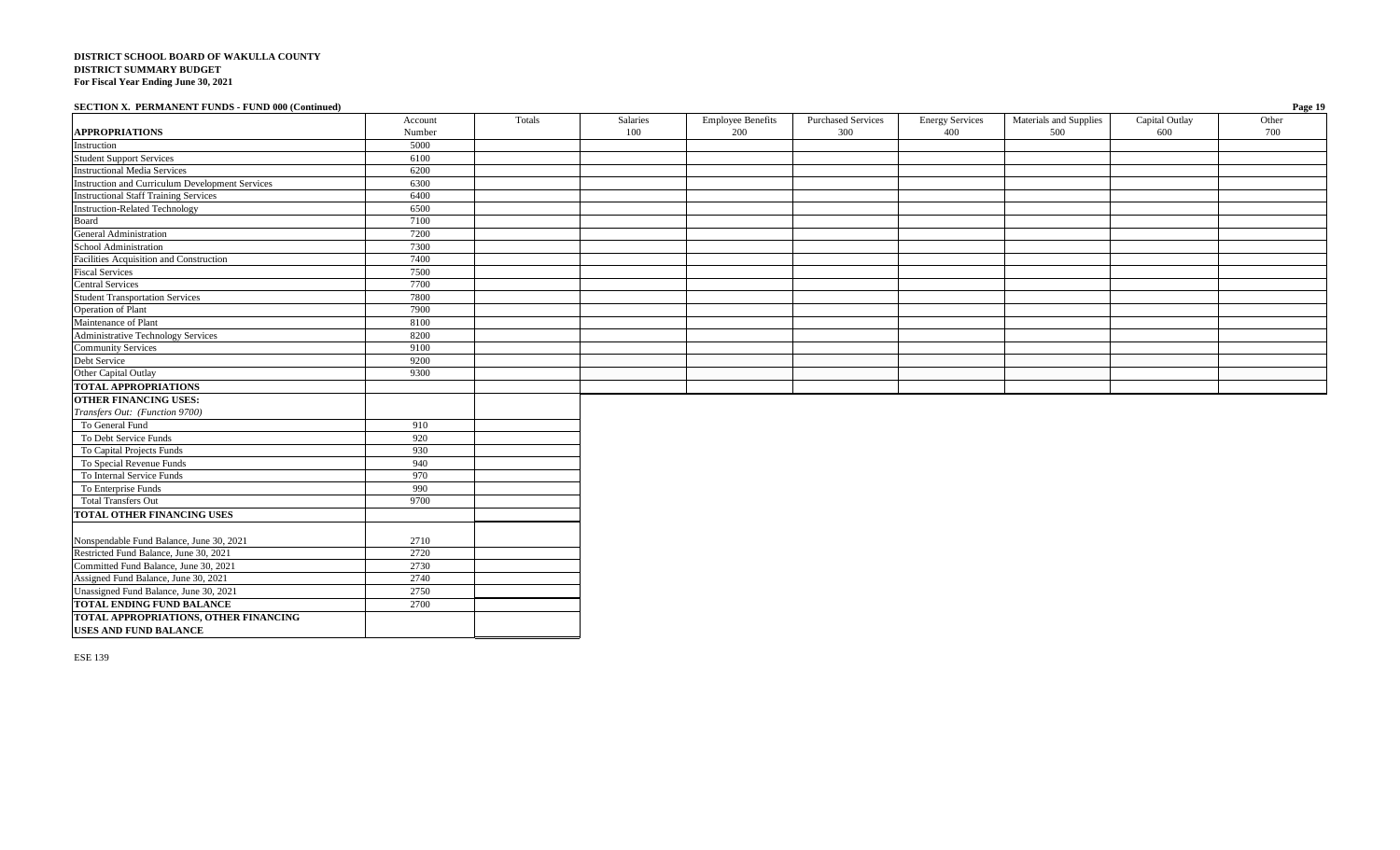| <b>SECTION XI. ENTERPRISE FUNDS</b>                                                       |         |            |                |                |                |                |             |                       | Page 20          |
|-------------------------------------------------------------------------------------------|---------|------------|----------------|----------------|----------------|----------------|-------------|-----------------------|------------------|
|                                                                                           |         |            | 911            | 912            | 913            | 914            | 915         | 921                   | 922              |
| <b>ESTIMATED REVENUES</b>                                                                 | Account | Totals     | Self-Insurance | Self-Insurance | Self-Insurance | Self-Insurance | <b>ARRA</b> | Small School Disticts | Other Enterprise |
|                                                                                           | Number  |            | Consortium     | Consortium     | Consortium     | Consortium     | Consortium  | Council Consortium    | Programs         |
| <b>OPERATING REVENUES:</b>                                                                |         |            |                |                |                |                |             |                       |                  |
| Charges for Services                                                                      | 3481    | 123,500.00 |                |                |                |                |             | 123,500.00            |                  |
| Charges for Sales                                                                         | 3482    |            |                |                |                |                |             |                       |                  |
| Premium Revenue                                                                           | 3484    |            |                |                |                |                |             |                       |                  |
| <b>Other Operating Revenues</b>                                                           | 3489    |            |                |                |                |                |             |                       |                  |
| <b>Total Operating Revenues</b>                                                           |         | 123,500.00 |                |                |                |                |             | 123,500.00            |                  |
| <b>NONOPERATING REVENUES:</b>                                                             |         |            |                |                |                |                |             |                       |                  |
| Investment Income                                                                         | 3430    |            |                |                |                |                |             |                       |                  |
| Gifts, Grants and Bequests                                                                | 3440    |            |                |                |                |                |             |                       |                  |
| Other Miscellaneous Local Sources                                                         | 3495    |            |                |                |                |                |             |                       |                  |
| <b>Loss Recoveries</b>                                                                    | 3740    |            |                |                |                |                |             |                       |                  |
| Gain on Disposition of Assets                                                             | 3780    |            |                |                |                |                |             |                       |                  |
| <b>Total Nonoperating Revenues</b>                                                        |         |            |                |                |                |                |             |                       |                  |
| Transfers In:                                                                             |         |            |                |                |                |                |             |                       |                  |
| From General Fund                                                                         | 3610    |            |                |                |                |                |             |                       |                  |
| From Debt Service Funds                                                                   | 3620    |            |                |                |                |                |             |                       |                  |
| From Capital Projects Funds                                                               | 3630    |            |                |                |                |                |             |                       |                  |
| From Special Revenue Funds                                                                | 3640    |            |                |                |                |                |             |                       |                  |
| Interfund (Enterprise Funds Only)                                                         | 3650    |            |                |                |                |                |             |                       |                  |
| From Permanent Funds                                                                      | 3660    |            |                |                |                |                |             |                       |                  |
| From Internal Service Funds                                                               | 3670    |            |                |                |                |                |             |                       |                  |
| <b>Total Transfers In</b>                                                                 | 3600    |            |                |                |                |                |             |                       |                  |
| Net Position, July 1, 2020                                                                | 2880    | 20,123.68  |                |                |                |                |             | 20,123.68             |                  |
| TOTAL OPERATING REVENUES, NONOPERATING                                                    |         |            |                |                |                |                |             |                       |                  |
| REVENUES, TRANSFERS IN AND NET POSITION                                                   |         | 143,623.68 |                |                |                |                |             | 143,623.68            |                  |
| <b>ESTIMATED EXPENSES</b>                                                                 | Object  |            |                |                |                |                |             |                       |                  |
| OPERATING EXPENSES: (Function 9900)                                                       |         |            |                |                |                |                |             |                       |                  |
| Salaries                                                                                  | 100     |            |                |                |                |                |             |                       |                  |
| <b>Employee Benefits</b>                                                                  | 200     |            |                |                |                |                |             |                       |                  |
| <b>Purchased Services</b>                                                                 | 300     | 123,500.00 |                |                |                |                |             | 123,500.00            |                  |
| <b>Energy Services</b>                                                                    | 400     |            |                |                |                |                |             |                       |                  |
| Materials and Supplies                                                                    | 500     |            |                |                |                |                |             |                       |                  |
| Capital Outlay                                                                            | 600     |            |                |                |                |                |             |                       |                  |
| Other (including Depreciation)                                                            | 700     |            |                |                |                |                |             |                       |                  |
| <b>Total Operating Expenses</b>                                                           |         | 123,500.00 |                |                |                |                |             | 123,500.00            |                  |
| <b>NONOPERATING EXPENSES: (Function 9900)</b>                                             |         |            |                |                |                |                |             |                       |                  |
| Interest                                                                                  | 720     |            |                |                |                |                |             |                       |                  |
| Loss on Disposition of Assets                                                             | 810     |            |                |                |                |                |             |                       |                  |
| <b>Total Nonoperating Expenses</b>                                                        |         |            |                |                |                |                |             |                       |                  |
| Transfers Out: (Function 9700)                                                            |         |            |                |                |                |                |             |                       |                  |
| To General Fund                                                                           | 910     |            |                |                |                |                |             |                       |                  |
| To Debt Service Funds                                                                     | 920     |            |                |                |                |                |             |                       |                  |
| To Capital Projects Funds                                                                 | 930     |            |                |                |                |                |             |                       |                  |
| To Special Revenue Funds                                                                  | 940     |            |                |                |                |                |             |                       |                  |
| Interfund Transfers (Enterprise Funds Only)                                               | 950     |            |                |                |                |                |             |                       |                  |
| To Permanent Funds                                                                        | 960     |            |                |                |                |                |             |                       |                  |
|                                                                                           | 970     |            |                |                |                |                |             |                       |                  |
| To Internal Service Funds                                                                 |         |            |                |                |                |                |             |                       |                  |
| <b>Total Transfers Out</b>                                                                | 9700    |            |                |                |                |                |             |                       |                  |
| Net Position, June 30, 2021                                                               | 2780    | 20,123.68  |                |                |                |                |             | 20,123.68             |                  |
| TOTAL OPERATING EXPENSES, NONOPERATING<br><b>EXPENSES, TRANSFERS OUT AND NET POSITION</b> |         | 143,623.68 |                |                |                |                |             | 143,623.68            |                  |